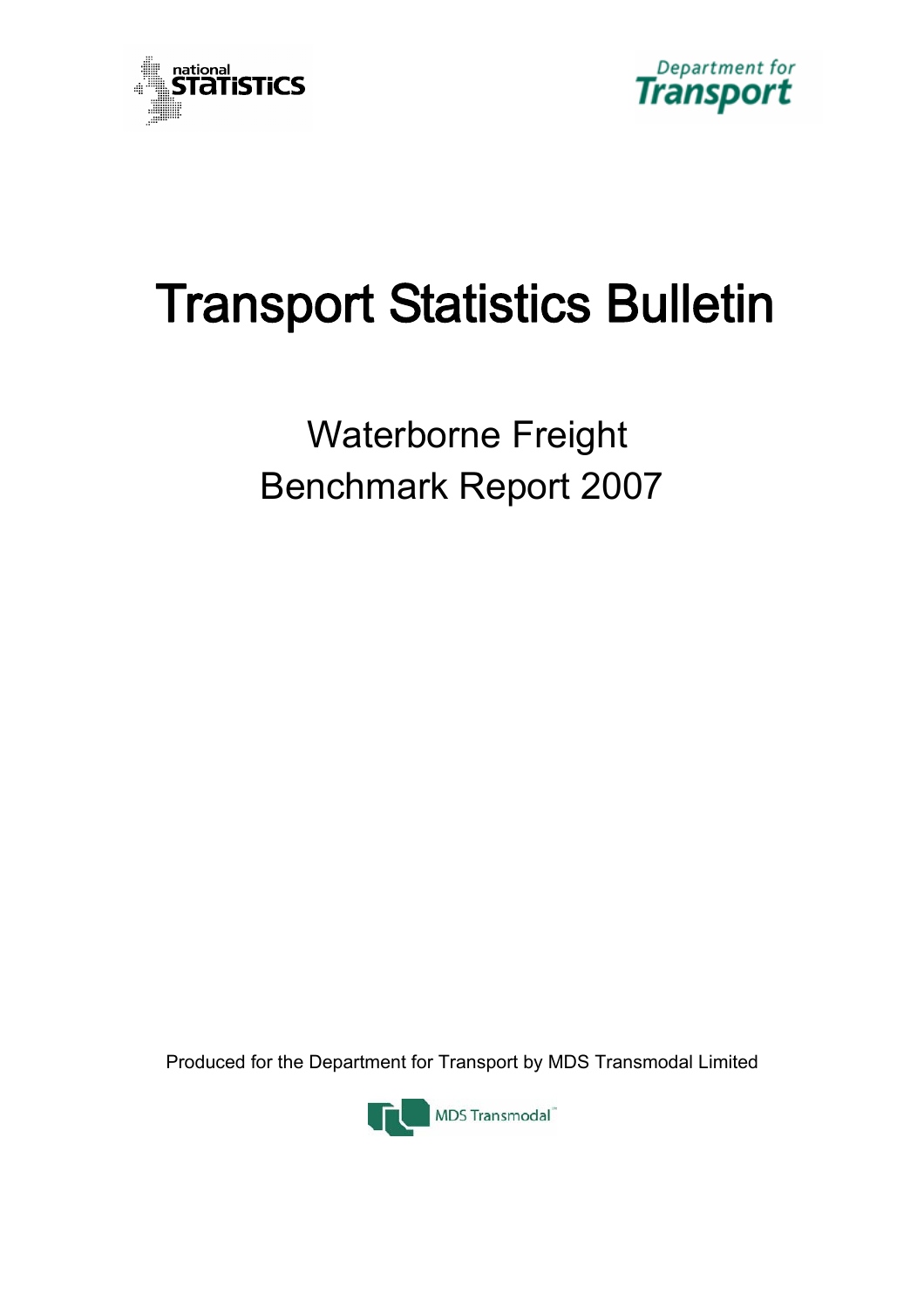#### **A National Statistics publication produced by Transport Statistics: DfT**

National Statistics are produced to high professional standards set out in the National Statistics Code of Practice. They undergo regular quality reviews to ensure that they meet customer needs.

Contact Points: For general enquiries call the National Statistics Customer Contact Centre at: Room 1.015, Office for National Statistics, Cardiff Road, Newport NP10 8XG, telephone: 0845 601 3034 fax: 01633 652747, Email: [info@statistics.gov.uk](mailto:info@statistics.gov.uk)

You can also obtain National Statistics through the internet – go to [www.statistics.gov.uk.](http://www.statistics.gov.uk/) For information relating to Transport Statistics go to [www.dft.gov.uk/pgr/statistics](http://www.dft.gov.uk/pgr/statistics/)

*© Crown copyright 2008* 

*Copyright in the typographical arrangement rests with the Crown.* 

*This publication may be reproduced free of charge in any format or medium for research, private study or for internal circulation within an organisation. This is subject to it being reproduced accurately and not used in a misleading context. The material must be acknowledged as Crown copyright and the title of the document/publication specified. This publication can also be accessed at the Department's website. For any other use of this material please apply for a Click-Use Licence at [www.opsi.gov.uk/click-use/index.htm](http://www.opsi.gov.uk/click-use/index.htm), or by writing to HMSO at: Information Policy Team, St Clements House, 2-16 Colegate, Norwich NR3 1BQ Fax: 01603 723000 or e-mail to [licensing@cabinet-office.x.gsi.gov.uk.](mailto: licensing@cabinet-office.x.gsi.gov.uk.)*

Further information and queries concerning this publication should be directed to: SLAM1, 2/29 Great Minster House, 76 Marsham Street, London SW1P 4DR +44 (0)20 7944-3087, Fax +44 (0)20 7944-2165, E-mail: [maritime.stats@dft.gsi.gov.uk](mailto:maritime.stats@dft.gsi.gov.uk)

Brief extracts from this publication may be reproduced provided the source is fully acknowledged. Proposals for the reproduction of larger extracts should be addressed to the Department at the following address:

Department for Transport (DfT),

Transport Statistics, 2/29, Great Minster House, 76 Marsham Street, London SW1P 4DR 020 7944-4846, Fax: 020 7944-2165, E-mail: [taj.gul@dft.gsi.gov.uk](mailto:taj.gul@dft.gsi.gov.uk)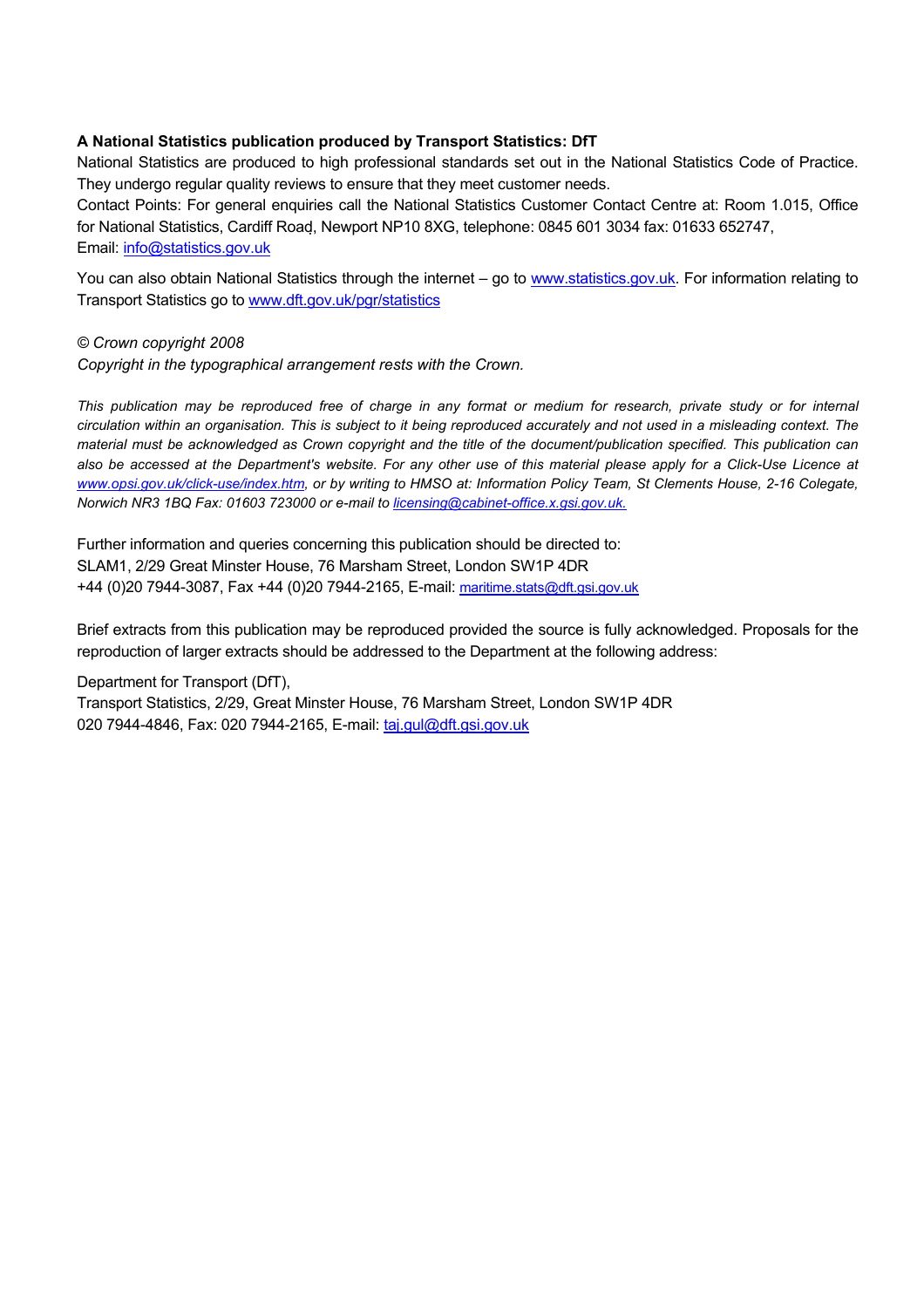## Waterborne Freight Benchmark Report 2007

March 2008

## **CONTENTS**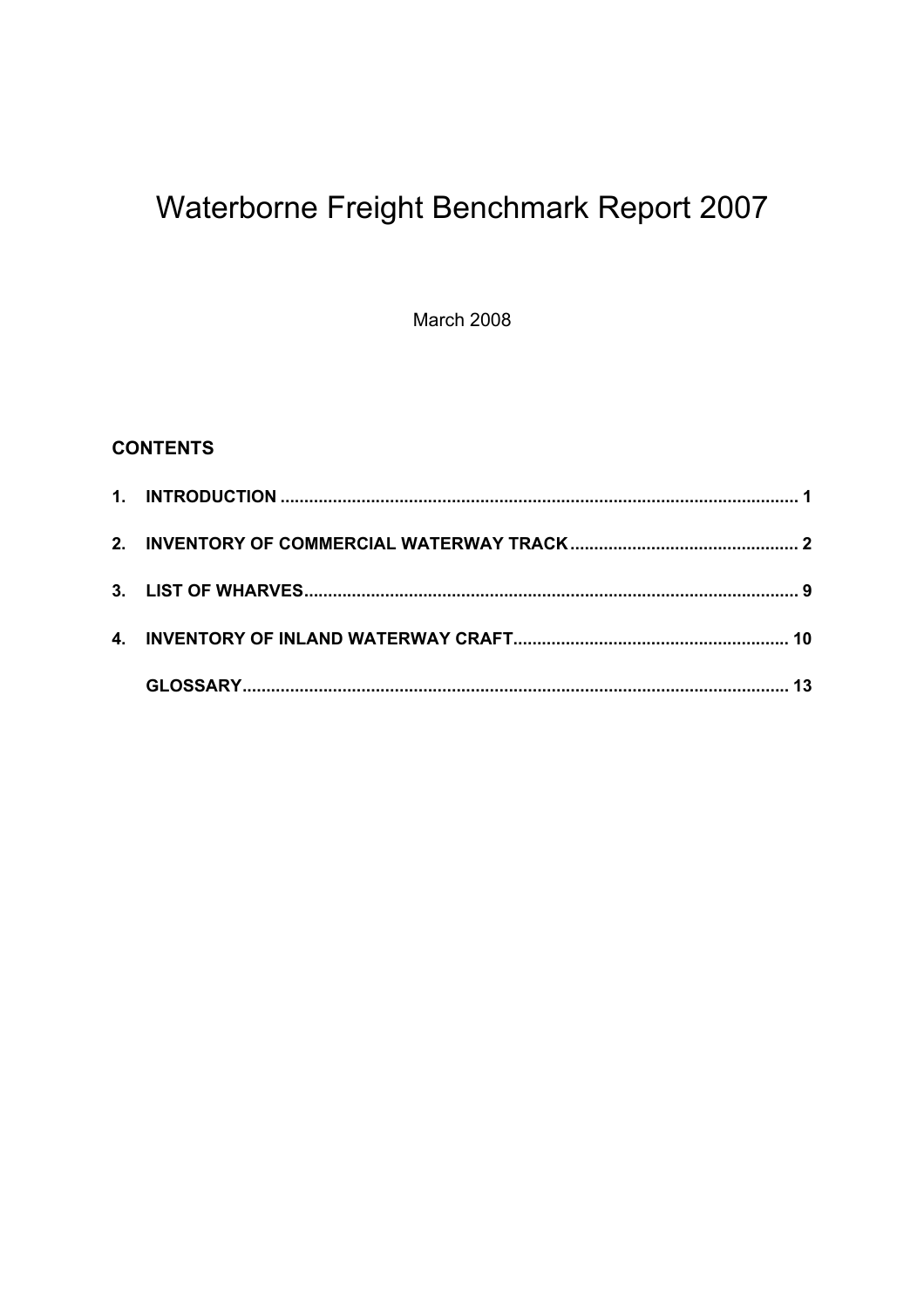#### <span id="page-3-0"></span>**1. INTRODUCTION**

This report, commissioned by the Department for Transport, is intended to document the status of both physical infrastructure and craft in relation to inland waters freight carrying, both actual and potential, in 2007. It supersedes the 'Waterborne Freight Statistics Benchmark Report 2002', also by MDS Transmodal, which was published in 2003.

This report and the data contained in it were compiled as part of the same project as the production of the annual DfT Statistics Bulletin *Waterborne Freight in the UK*. It is intended to provide supplementary information on the infrastructure of the inland waterway freight industry in the UK, which is one of the three components of domestic waterborne freight covered by that annual report (the others being coastwise and one-port traffic).

There are three main sections to the Benchmark Report, each of which is summarised in the form of aggregated statistical tables, as follows:

An inventory of relevant waterway track listing the appropriate navigation authority, the maximum sizes of craft which can or could be accommodated, and the classification and length of each section of waterway. The 'relevant' waterways in the case of the inventory are those that fall into the MDS classification of waterways, being those able to accommodate craft of 50 or more tonnes carrying capacity.

A list, by region and waterway, of wharves, jetties and other similar facilities that are or could be used for handling waterborne freight and are found on the commercial waterways listed in the waterway inventory.

An inventory of inland waterway craft that are currently used, or potentially could be used, either to carry freight or in a freight-related supporting role (e.g. the tugs used to move dumb barges). Craft are included irrespective of size if they are believed to either carry freight currently or could be used in this way in the future.

The full inventories are presented in a spreadsheet that accompanies this report: "2007 Benchmark Data xls"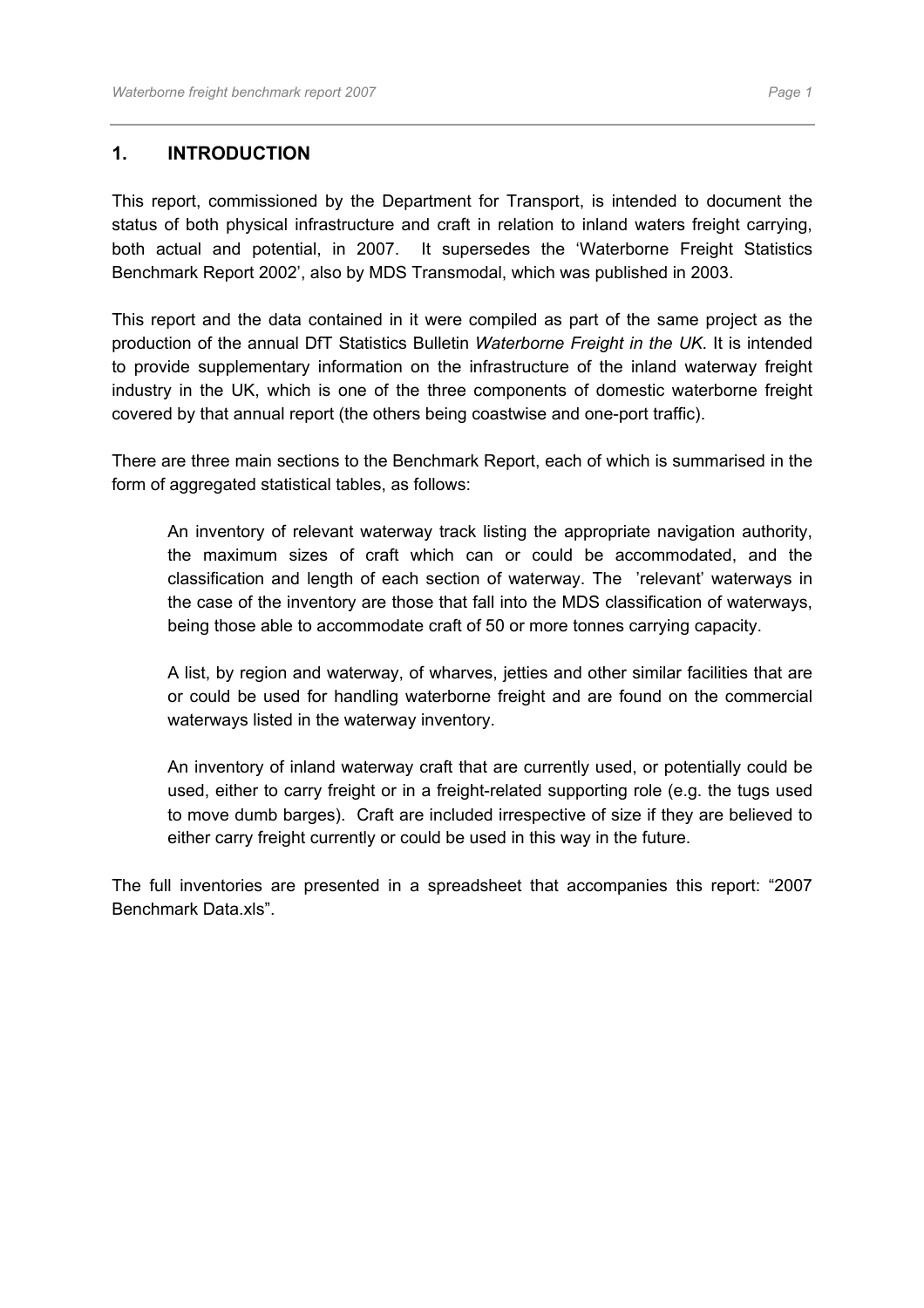<span id="page-4-0"></span>This section catalogues those waterways in Great Britain that are either used for the movement of freight or deemed to be capable of carrying freight commercially. The full inventory appears in the accompanying spreadsheet.

Table 2.1 below shows that 2,204 km of commercial waterway track has been identified, of which 1,050 km (48%) is in freight use. Responsibility for navigation control is split between port authorities, British Waterways and other authorities. Port authorities are responsible for 38% of the overall 2,204 km available yet, as might be expected given the relationship with ports and the proximity to the coast, their share of the total distance actually in freight use is significantly higher (63%). In terms of both available track and actual freight usage, the total distances under the control of British Waterways and other authorities are similar, but much less than the corresponding distances for port authorities.

| Table 2.1 |  | <b>Inventory of Commercial Waterway Track (Summary)</b> |  |
|-----------|--|---------------------------------------------------------|--|
|           |  |                                                         |  |

| <b>Navigation Authority</b> |              |       | <b>Km of Track</b> |      |       | <b>Km of Track</b> |                |
|-----------------------------|--------------|-------|--------------------|------|-------|--------------------|----------------|
|                             | <b>Total</b> |       | In freight use     |      | Year  | <b>Total</b>       | In freight use |
| <b>British Waterways</b>    | 32%<br>715   |       | 171                | 16%  | 1980  | 2,351              | 1,631          |
| Port Authority              | 828          | 38%   | 662                | 63%  | 1990  | 2,353              | 1,192          |
| Other                       | 661          | 30%   | 217                | 21%  | 1995  | 2,462              | 1,153          |
| Total<br>100%<br>2,204      |              | 1,050 | 100%               | 2002 | 2,127 | 1,065              |                |
|                             |              |       |                    |      | 2007  | 2,204              | 1,050          |

#### **Table 2.2 Length of Waterway Track by Government Office Region**

| <b>Government Office Region</b> | Total track (km) | % in active freight use |
|---------------------------------|------------------|-------------------------|
| North East                      | 80               | 44%                     |
| North West                      | 140              | 54%                     |
| Yorkshire and the Humber        | 379              | 54%                     |
| East Midlands                   | 196              | 40%                     |
| <b>West Midlands</b>            | 41               | 10%                     |
| East                            | 294              | 43%                     |
| London                          | 101              | 54%                     |
| South East                      | 243              | 42%                     |
| South West                      | 219              | 57%                     |
| Wales                           | 52               | 87%                     |
| Scotland                        | 459              | 44%                     |
| Total                           | 2,204            | 48%                     |

Table 2.2 provides a regional breakdown of the lengths of waterway track available for freight use and also indicates what proportion of the total distance available for freight within each Government Office Region sees at least some **commercial** freight usage. The movement of commodities carried solely in relation to waterway maintenance is not deemed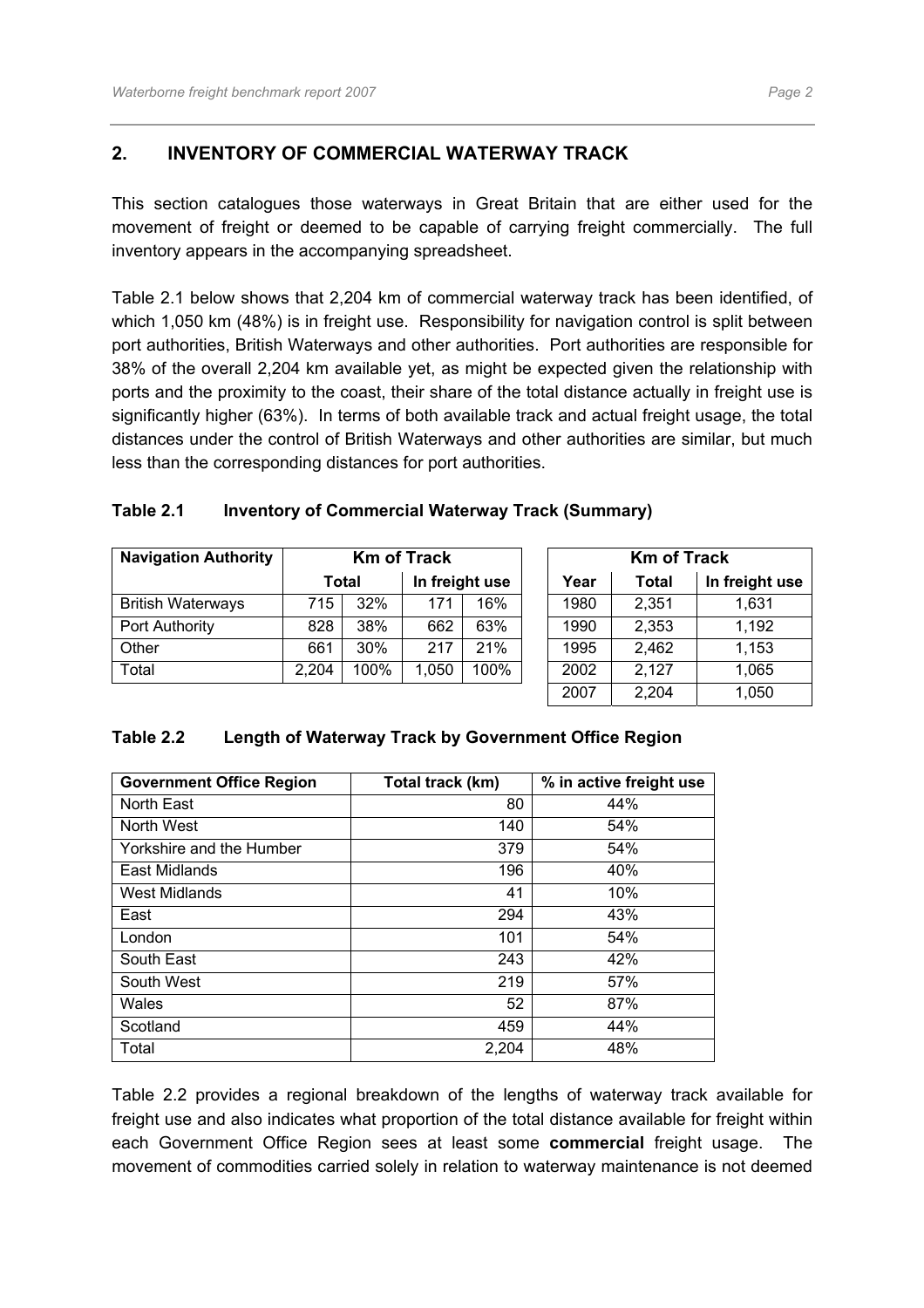to be commercial freight. It will be noted that the Scotland region has the most track (459 km), whereas the Wales region has the highest percentage (87%) of track in freight use.

In the full inventory of commercial waterway track in the accompanying spreadsheet the presentation is as follows. The waterways are listed alphabetically and the information shown includes the relevant navigation authority; the type of authority (port, British Waterways or other); length of track; maximum craft dimensions; whether tidal, locked or estuarial; ECMT classification<sup>[1](#page-5-0)</sup>; MDS classification<sup>[2](#page-5-1)</sup>; an indication of commercial freight usage; region.

There are eleven 'Government Office' Regions (strictly the nine Government Office Regions plus Scotland and Wales) and twelve DfT port regions. The latter are presented as they appear in the annual *Waterborne Freight in the United Kingdom* statistics bulletin.

When referring to the full inventory it is important to bear in mind that it is intended for general guidance only, rather than navigational purposes, and should not be taken to imply that a craft within the parameters stated will necessarily be able to make a safe and expeditious passage of a given waterway at any time under any conditions. One reason for this is that, irrespective of the nature of a waterway's maintenance regime, this in itself being an important factor, variations in water level can occur on all waterways and can affect not only the draft but also the airdraft available. It is impossible to be precise about airdraft in the case of arched structures, even on non-tidal waters, as vessel superstructure configurations vary so much and due allowance has to be made for wind and water conditions.

Tables 2.3 to 2.16 split the overall information contained in the full inventory in various ways according to the type of navigation authority, type of waterway (e.g. river or canal), Government Office region, port region and whether or not there is commercial freight usage.

The full navigation inventory is to be found in the "Waterways" sheet of the accompanying spreadsheet file, "2007 Benchmark Data.xls". It should be noted that for completeness the spreadsheet shows a number of water stretches that are not included in these summary statistics. These are either 'sheltered water' areas (Thames Estuary, Solent etc) downstream of the inland waterways boundary, or waterways falling below the capacity threshold of the MDS waterway definition used in this report but appearing in the DfT freight waterways map as having some freight potential. (See footnote 1 to spreadsheet list).

<http://www.dft.gov.uk/pgr/statistics/datatablespublications/maritime/waterborne/waterbornefreight2006>

<span id="page-5-0"></span><sup>&</sup>lt;sup>1</sup> ECMT: European Conference of Ministers of Transport. This is the UNECE/ECMT Classification of European Inland Waterways, canals, navigable rivers and lakes. Resolution no. 92/2 [CEMT/CM(92)6/FINAL]. See [www.cemt.org/resol/waterway/wat922e.pdf](http://www.cemt.org/resol/waterway/wat922e.pdf)

<span id="page-5-1"></span> $2$  This represents a Classification of inland waterways into ship and barge class waterways by size of vessel able to be accommodated. See Appendix 1, *'Waterborne Freight in the United Kingdom 2006'*, DfT Transport Statistics Bulletin.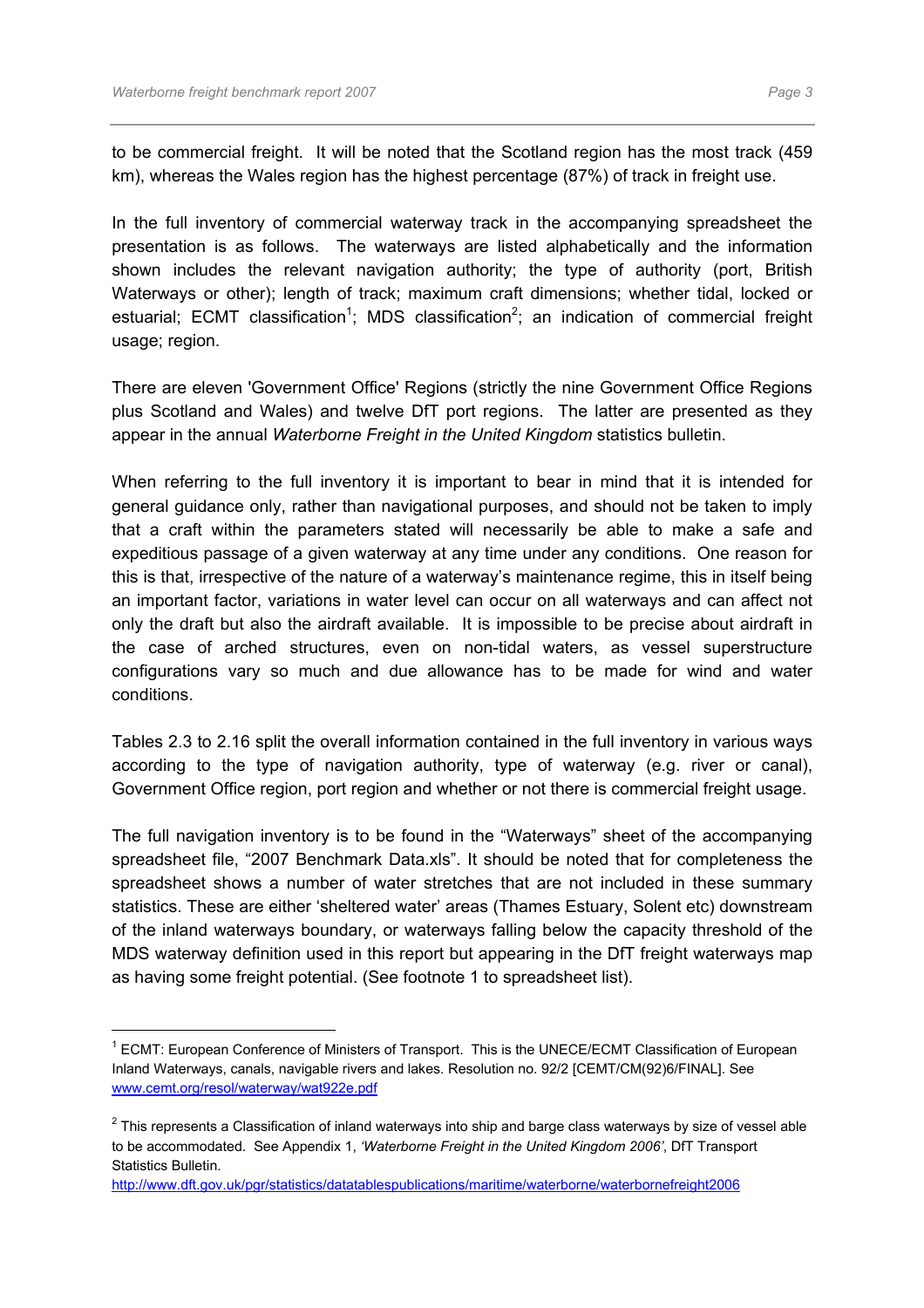| Table 2.3 |                            | Total Length of Waterway Track - Type of Authority by ECMT |  |  |  |  |
|-----------|----------------------------|------------------------------------------------------------|--|--|--|--|
|           | <b>Classification (km)</b> |                                                            |  |  |  |  |

|                          | Unclassified |     |     | Ш   | IV  |     | Vl  | Total |
|--------------------------|--------------|-----|-----|-----|-----|-----|-----|-------|
| <b>British Waterways</b> | 265          | 201 | 180 | 66  |     | ◠   |     | 715   |
| Port Authority           | 26           | 19  | 8   | 31  | 84  | 117 | 543 | 828   |
| Other                    | 184          | 131 | 101 | 89  | 40  | 71  | 45  | 661   |
| Total                    | 475          | 351 | 289 | 186 | 124 | 191 | 588 | 2,204 |

#### **Table 2.4 Total Length of Waterway Track – Type of Authority by MDS Classification (km)**

|                          |     | в   | ັ   |     |     |        | G   | Total |
|--------------------------|-----|-----|-----|-----|-----|--------|-----|-------|
| <b>British Waterways</b> |     |     | 164 | 127 | 70  | 176    | 175 | 715   |
| Port Authority           | 260 | 326 | 193 | 19  |     | ◠<br>u | 26  | 828   |
| Other                    |     | 108 | 181 | 49  | 106 | 103    | 114 | 661   |
| Total                    | 260 | 437 | 538 | 195 | 177 | 282    | 315 | 2,204 |

#### **Table 2.5 Total Length of Waterway Track – Type of Waterway by ECMT Classification (km)**

|       | Unclassified |     |     | Ш   | $\mathbf{v}$ |     | VI  | Total |
|-------|--------------|-----|-----|-----|--------------|-----|-----|-------|
| River | 318          | 243 | 177 | 143 | 124          | 190 | 427 | .622  |
| Canal | 157          | 108 | 95  | 26  |              |     | 56  | 443   |
| Loch  |              |     |     | 17  |              |     | 105 | 139   |
| Total | 475          | 351 | 289 | 186 | 124          | 191 | 588 | 2,204 |

## **Table 2.6 Total Length of Waterway Track – Type of Waterway by MDS Classification (km)**

|       |     | В   | u   |     |     |     | u   | <b>Total</b> |
|-------|-----|-----|-----|-----|-----|-----|-----|--------------|
| River | 212 | 323 | 374 | 100 | 163 | 214 | 236 | 1,622        |
| Canal |     | 57  | 130 | 95  | 14  | 68  | 79  | 443          |
| Loch  | 48  | 57  | 34  |     |     |     |     | 139          |
| Total | 260 | 437 | 538 | 195 | 177 | 282 | 315 | 2,204        |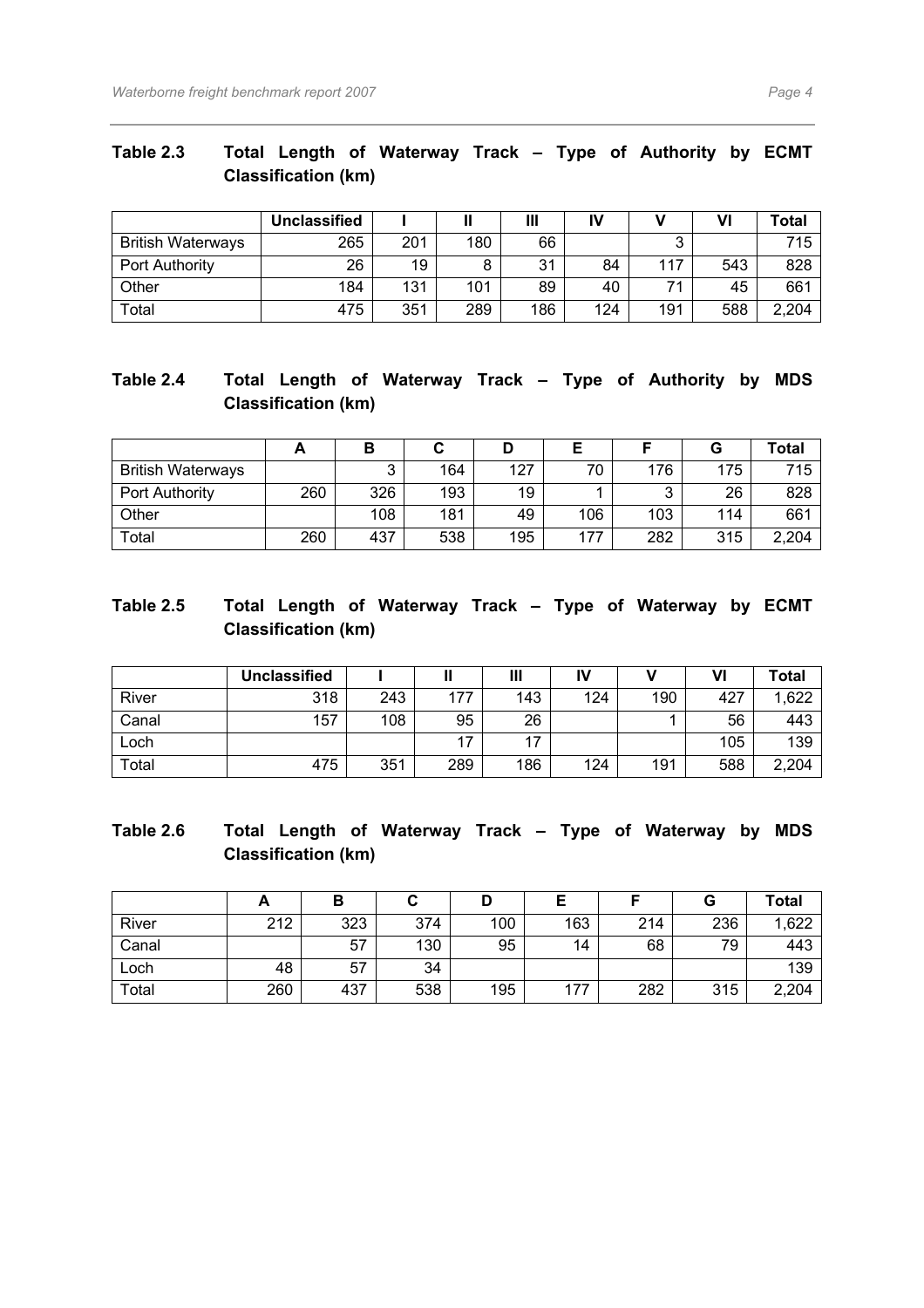|                          | <b>Unclassified</b> |     | $\mathbf{I}$ | $\mathbf{m}$ | IV  | ν   | VI  | <b>Total</b> |
|--------------------------|---------------------|-----|--------------|--------------|-----|-----|-----|--------------|
| North East               | 16                  |     |              | 11           |     | 10  | 43  | 80           |
| North West               |                     | 16  | 11           | 22           |     | 18  | 73  | 140          |
| Yorkshire and the Humber | 118                 | 31  | 127          | 23           | 2   | 17  | 61  | 379          |
| East Midlands            | 53                  | 58  | 42           |              | 27  | 8   | 8   | 196          |
| <b>West Midlands</b>     | 20                  | 21  |              |              |     |     |     | 41           |
| East                     | 77                  | 18  | 36           | 44           | 24  | 38  | 57  | 294          |
| London                   | 34                  | 16  | 2            | 2            | 2   | 15  | 30  | 101          |
| South East               | 66                  | 50  | 9            | 25           | 22  | 10  | 61  | 243          |
| South West               | 18                  | 31  | 37           | 42           | 47  | 1   | 43  | 219          |
| Wales                    |                     | 14  |              |              |     | 17  | 21  | 52           |
| Scotland                 | 73                  | 96  | 25           | 17           |     | 57  | 191 | 459          |
| Total                    | 475                 | 351 | 289          | 186          | 124 | 191 | 588 | 2,204        |

#### **Table 2.7 Total Length of Waterway Track – Government Office Region by ECMT Classification (km)**

#### **Table 2.8 Length of Waterway Track in Active Freight Use – Type of Authority by MDS Classification (km)**

|                          | -   | D   |     |    |    |    | G  | Total |
|--------------------------|-----|-----|-----|----|----|----|----|-------|
| <b>British Waterways</b> |     | ◠   | 22  | 95 |    | 38 | 9  | 171   |
| <b>Port Authority</b>    | 238 | 299 | 122 |    |    |    |    | 662   |
| Other                    |     | 104 | 101 |    |    |    |    | 217   |
| Total                    | 238 | 406 | 245 | 95 | 13 | 43 | 10 | 0.050 |

#### **Table 2.9 Length of Waterway Track in Active Freight Use – Type of Waterway by ECMT Classification (km)**

|       | <b>Unclassified</b> |        | Ш   | Ш  | IV  |     | VI  | Total |
|-------|---------------------|--------|-----|----|-----|-----|-----|-------|
| River |                     | 14     | 54  | 81 | 106 | 127 | 416 | 805   |
| Canal | 6                   | ົ<br>J | 95  |    |     |     | 54  | 159   |
| Loch  |                     |        | 17  |    |     |     | 69  | 86    |
| Total | 13                  |        | 166 | 81 | 106 | 128 | 539 | 1,050 |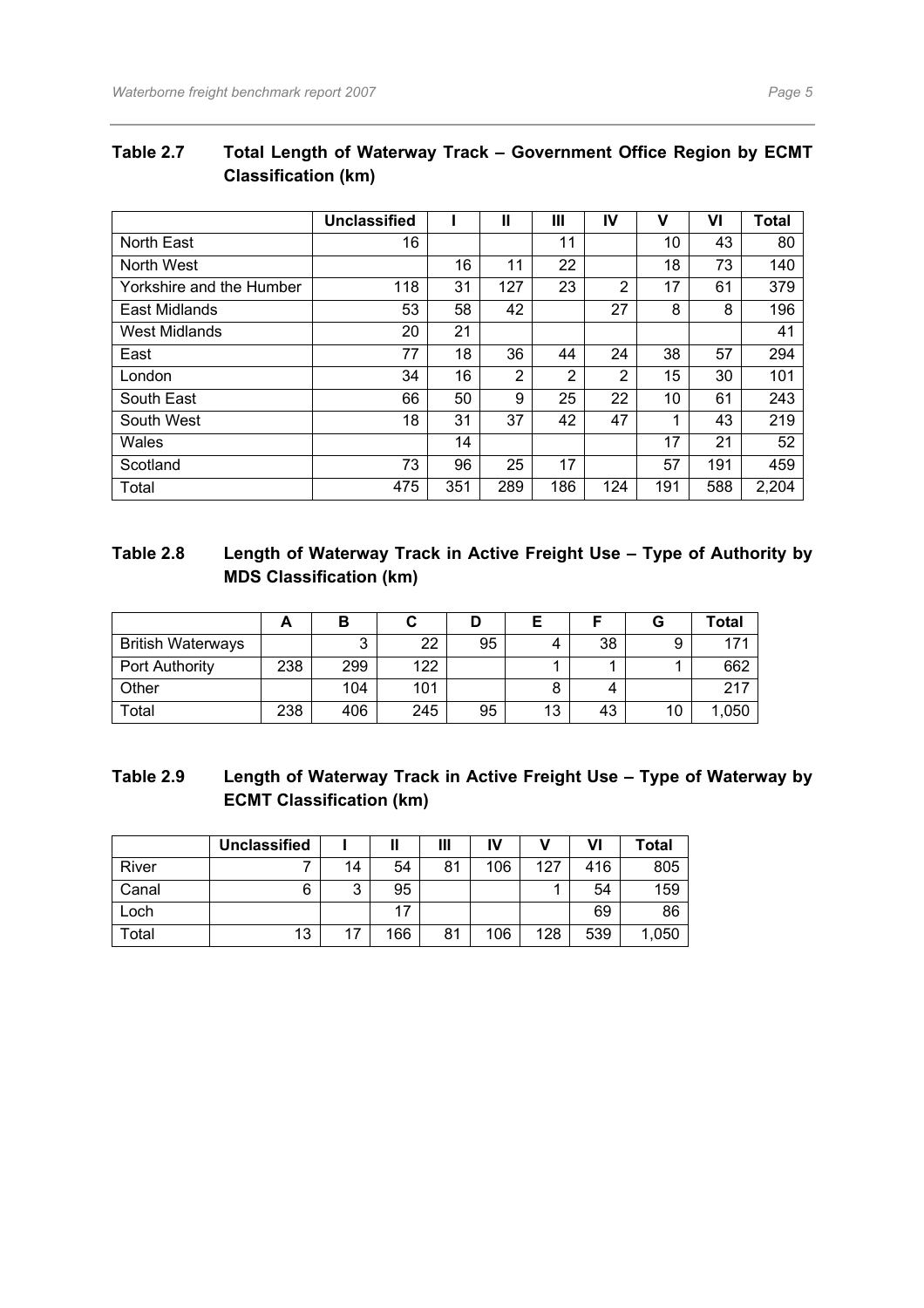#### **Table 2.10 Length of Waterway Track in Active Freight Use – Type of Waterway by MDS Classification (km)**

|       | ~   | В   | C   |    |    |        | G  | Total |
|-------|-----|-----|-----|----|----|--------|----|-------|
| River | 211 | 309 | 228 |    | 13 | 40     | 4  | 805   |
| Canal |     | 55  |     | 95 |    | ◠<br>J | 6  | 159   |
| Loch  | 27  | 42  | ⇁   |    |    |        |    | 86    |
| Total | 238 | 406 | 242 | 95 | 13 | 43     | 10 | 1,050 |

**Table 2.11 Length of Waterway Track in Active Freight Use – Government Office Region by Type of Authority (km)** 

|                          | <b>British</b>   | Port             | <b>Other</b> | <b>Total</b> |
|--------------------------|------------------|------------------|--------------|--------------|
|                          | <b>Waterways</b> | <b>Authority</b> |              |              |
| North East               |                  | 35               |              | 35           |
| North West               |                  | 73               | 3            | 76           |
| Yorkshire and the Humber | 123              | 76               | 6            | 205          |
| East Midlands            | 35               | 43               |              | 78           |
| <b>West Midlands</b>     | 4                |                  |              | 4            |
| East                     |                  | 58               | 68           | 126          |
| London                   | 8                | 47               |              | 55           |
| South East               |                  | 99               | 3            | 102          |
| South West               | 1                | 36               | 87           | 124          |
| Wales                    |                  | 15               | 30           | 45           |
| Scotland                 |                  | 180              | 20           | 200          |
| Total                    | 171              | 662              | 217          | 1,050        |

**Table 2.12 Length of Waterway Track in Active Freight Use – DfT Port Group by Type of Authority (km)** 

|                            | <b>British</b>   | Port             | Other | <b>Total</b> |
|----------------------------|------------------|------------------|-------|--------------|
|                            | <b>Waterways</b> | <b>Authority</b> |       |              |
| Thames & Kent              | 8                | 137              | 46    | 191          |
| Sussex & Hampshire         |                  | 26               | 3     | 29           |
| <b>West Country</b>        |                  | 25               | 16    | 41           |
| <b>Bristol Channel</b>     | 5                | 11               | 71    | 87           |
| West & North Wales         |                  | 15               | 30    | 45           |
| Lancashire & Cumbria       |                  | 73               | 3     | 76           |
| <b>Scotland West Coast</b> |                  | 77               | 20    | 97           |
| <b>Scotland East Coast</b> |                  | 103              |       | 103          |
| <b>North East</b>          |                  | 35               |       | 35           |
| Humber                     | 158              | 103              | 6     | 267          |
| Wash & North East Anglia   |                  | 20               | 22    | 42           |
| Haven                      |                  | 37               |       | 37           |
| Total                      | 171              | 662              | 217   | 1,050        |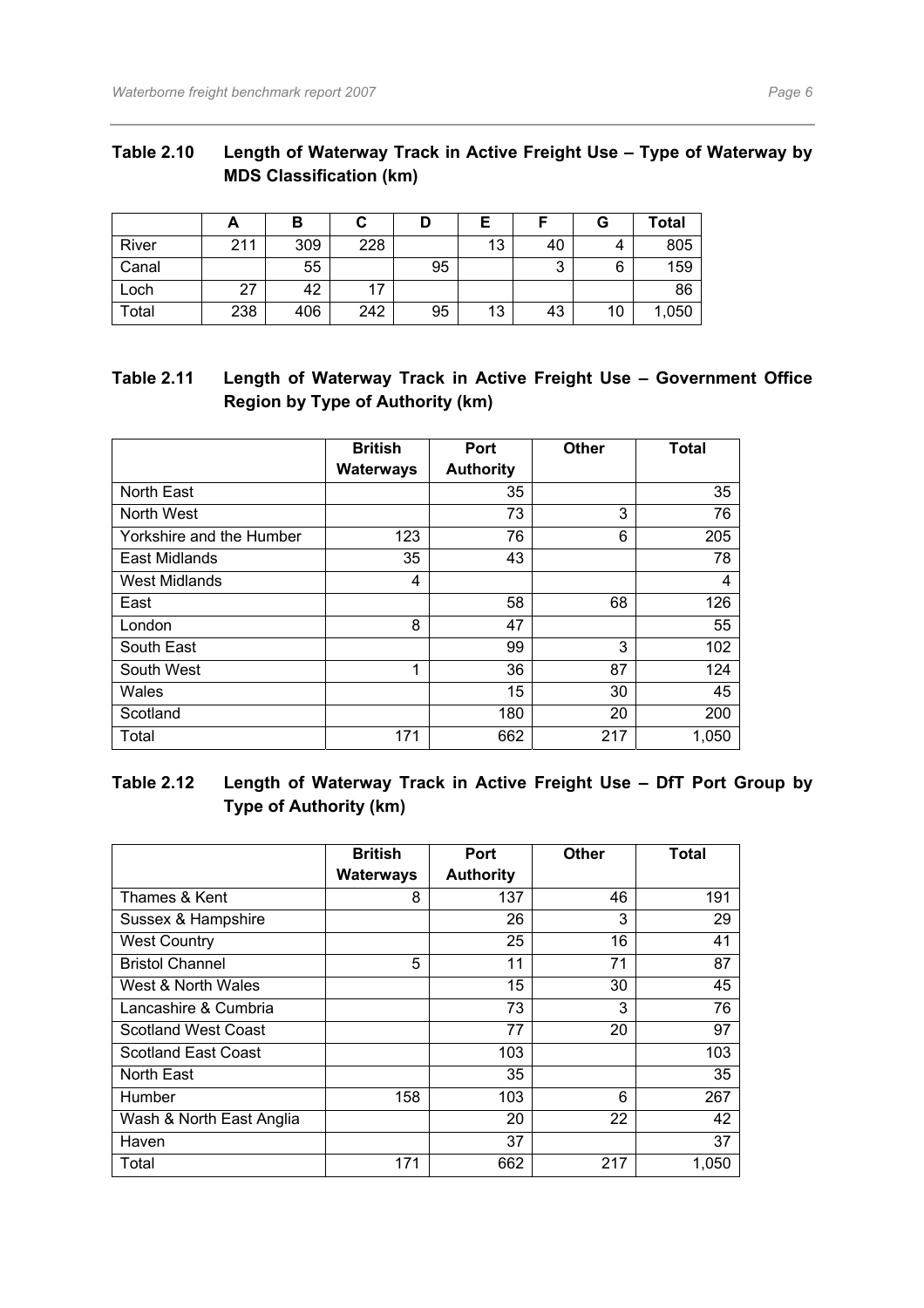## **Table 2.13 Length of Waterway Track in Active Freight Use - Government Office Region by Type of Waterway (km)**

|                          | <b>River</b> | Canal | Loch | <b>Total</b> |
|--------------------------|--------------|-------|------|--------------|
| North East               | 35           |       |      | 35           |
| North West               | 22           | 54    |      | 76           |
| Yorkshire and the Humber | 105          | 100   |      | 205          |
| East Midlands            | 78           |       |      | 78           |
| West Midlands            | 4            |       |      | 4            |
| East                     | 126          |       |      | 126          |
| London                   | 51           | 4     |      | 55           |
| South East               | 102          |       |      | 102          |
| South West               | 123          | 1     |      | 124          |
| Wales                    | 45           |       |      | 45           |
| Scotland                 | 114          |       | 86   | 200          |
| Total                    | 805          | 159   | 86   | 1,050        |

## **Table 2.14 Length of Waterway Track in Active Freight Use - DfT Port Group by Type of Waterway (km)**

|                            | <b>River</b> | Canal | Loch | <b>Total</b> |
|----------------------------|--------------|-------|------|--------------|
| Thames & Kent              | 187          | 4     |      | 191          |
| Sussex & Hampshire         | 29           |       |      | 29           |
| <b>West Country</b>        | 41           |       |      | 41           |
| <b>Bristol Channel</b>     | 86           | 1     |      | 87           |
| West & North Wales         | 45           |       |      | 45           |
| Lancashire & Cumbria       | 22           | 54    |      | 76           |
| <b>Scotland West Coast</b> | 44           |       | 53   | 97           |
| <b>Scotland East Coast</b> | 70           |       | 33   | 103          |
| North East                 | 35           |       |      | 35           |
| Humber                     | 167          | 100   |      | 267          |
| Wash & North East Anglia   | 42           |       |      | 42           |
| Haven                      | 37           |       |      | 37           |
| Total                      | 805          | 159   | 86   | 1,050        |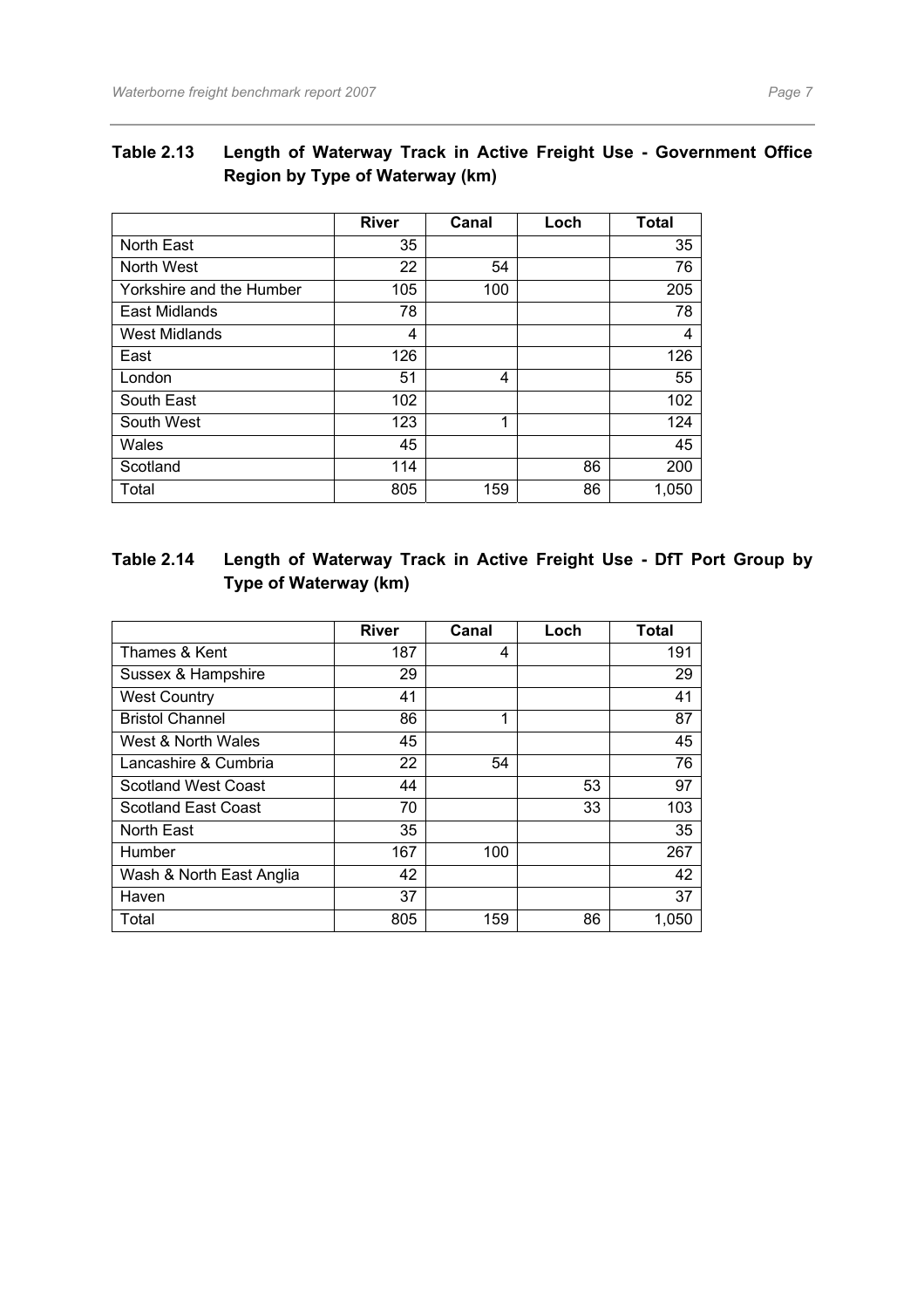| Table 2.15 | Length of Waterway Track in Active Freight Use - Government Office |
|------------|--------------------------------------------------------------------|
|            | <b>Region by MDS Classification (km)</b>                           |

|                          | A   | в   | C   | D  | Е  | F  | G  | <b>Total</b> |
|--------------------------|-----|-----|-----|----|----|----|----|--------------|
| North East               | 31  | 3   |     |    |    |    | ۸  | 35           |
| North West               | 17  | 56  | 3   |    |    |    |    | 76           |
| Yorkshire and the Humber | 18  | 60  | 25  | 95 | 1  | 4  | 2  | 205          |
| East Midlands            |     | 8   | 35  |    |    | 35 |    | 78           |
| West Midlands            |     |     |     |    | 4  |    |    | 4            |
| East                     | 19  | 88  | 19  |    |    |    |    | 126          |
| London                   | 16  | 14  | 17  |    | 1  |    | 7  | 55           |
| South East               | 48  | 23  | 30  |    |    | ٠  |    | 102          |
| South West               |     | 69  | 55  |    |    |    |    | 124          |
| Wales                    |     | 21  | 17  |    | 7  |    |    | 45           |
| Scotland                 | 89  | 64  | 44  |    |    | 3  |    | 200          |
| Total                    | 238 | 406 | 245 | 95 | 13 | 43 | 10 | 1,050        |

## **Table 2.16 Length of Waterway Track in Active Freight Use – DfT Port Group by MDS Classification (km)**

|                            | A              | в   | C   | D  | Е  | F  | G  | Total |
|----------------------------|----------------|-----|-----|----|----|----|----|-------|
| Thames & Kent              | 61             | 62  | 59  |    |    | 1  | 7  | 191   |
| Sussex & Hampshire         | 20             | 2   | 7   |    |    |    |    | 29    |
| <b>West Country</b>        |                | 8   | 33  |    |    |    |    | 41    |
| <b>Bristol Channel</b>     |                | 61  | 22  |    | 4  |    |    | 87    |
| West & North Wales         |                | 21  | 17  |    | ⇁  |    |    | 45    |
| Lancashire & Cumbria       | 17             | 56  | 3   |    |    |    |    | 76    |
| <b>Scotland West Coast</b> | 57             | 20  | 17  |    |    | 3  |    | 97    |
| <b>Scotland East Coast</b> | 32             | 44  | 27  |    |    |    |    | 103   |
| North East                 | 31             | 3   |     |    |    |    | 1  | 35    |
| Humber                     | 18             | 60  | 52  | 95 |    | 39 | 2  | 267   |
| Wash & North East Anglia   |                | 34  | 8   |    |    |    |    | 42    |
| Haven                      | $\overline{2}$ | 35  |     |    |    |    |    | 37    |
| Total                      | 238            | 406 | 245 | 95 | 13 | 43 | 10 | 1,050 |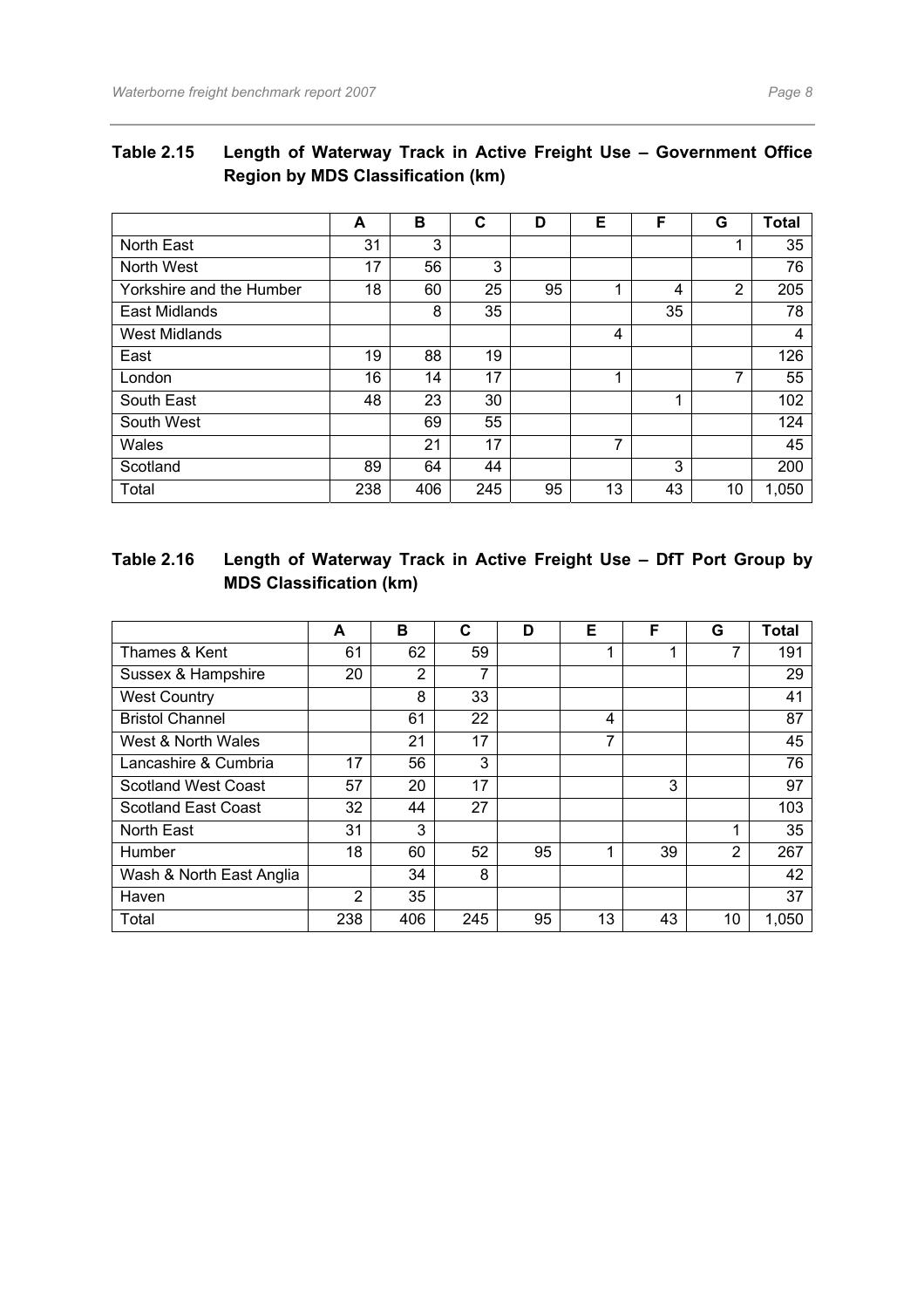#### <span id="page-11-0"></span>**3. LIST OF WHARVES**

The list of wharves has resulted from extensive enquiries made with the navigation authorities. A greater level of detail is available for the River Thames, thereby enabling this waterway to be presented separately. To the best of our knowledge, all wharves in active commercial use have been listed, although the depth alongside some wharves is unknown. Whether or not a wharf is currently in use is indicated, irrespective of whether such use is by commercial freight or of a waterway maintenance nature.

On smaller capacity waterways there is a potential to handle traffic at more sites than are listed as 'wharves' in this inventory because safe and effective functioning of a wharf facility can often be undertaken at temporary facilities, especially in relation to craft that can only carry relatively small tonnages. It is possible therefore that 'new' wharves may appear in locations that are more optimal from an overall logistics standpoint than existing sites. This list should not, therefore, be regarded as documenting all possible wharf locations.

The full wharf listings are to be found in the "Wharves (not Thames)" and "Wharves (Thames)" sheets of the accompanying spreadsheet file, "2007 Benchmark Data.xls".

| <b>Government Office</b> |    |                 |    |                |    |    |                                                |                |    | $0.1 - 2.1 - 4.1 - 6.1 - 8.1 - 10.1 - 12.1 - 14.1 - 16.0$ Unknown |                |
|--------------------------|----|-----------------|----|----------------|----|----|------------------------------------------------|----------------|----|-------------------------------------------------------------------|----------------|
| <b>Region</b>            |    |                 |    |                |    |    | $2.0m/4.0m/6.0m/8.0m/10.0m/12.0m/14.0m/16.0m/$ |                | m  | depth                                                             | Total          |
| North East               |    | 5               | 10 | 13             | 5  | 10 |                                                |                | 2  | 17                                                                | 63             |
| North West               |    | 3               | 3  | 14             | 14 |    | 3                                              |                |    |                                                                   | 44             |
| Yorkshire and the Humber | 4  | 57              | 11 | 5              |    | 5  | 2                                              |                |    | 33                                                                | 118            |
| East Midlands            | 2  |                 |    | $\overline{2}$ |    |    |                                                |                |    | 9                                                                 | 21             |
| West Midlands            |    |                 |    |                |    |    |                                                |                |    | 2                                                                 | 4              |
| East                     |    | 19              | 3  | 4              | 4  | 4  | 9                                              | $\overline{7}$ | 12 |                                                                   | 63             |
| London                   | 6  | 18              | 18 | 5              | 3  |    | 3                                              | $\overline{2}$ |    | 12                                                                | 74             |
| South East               | 15 | 29              | 7  | 8              | 6  | 9  | $\overline{7}$                                 | 7              | 4  | 17                                                                | 109            |
| South West               |    | 15 <sub>1</sub> | 7  | 2              |    |    |                                                |                |    | 2                                                                 | 26             |
| <b>Wales</b>             |    |                 | 1  |                |    |    |                                                |                |    |                                                                   | $\overline{2}$ |
| Scotland                 |    |                 | 10 | 6              | 4  | 3  |                                                |                | 2  | 13                                                                | 40             |
| Total                    | 28 | 155             | 71 | 59             | 36 | 38 | 26                                             | 18             | 20 | 113                                                               | 564            |

#### **Table 3.1 List of wharves: Number of wharves by water depth and Government Region**

Note: More than one water depth is provided for some Thames wharves, in which case each is counted separately in this table.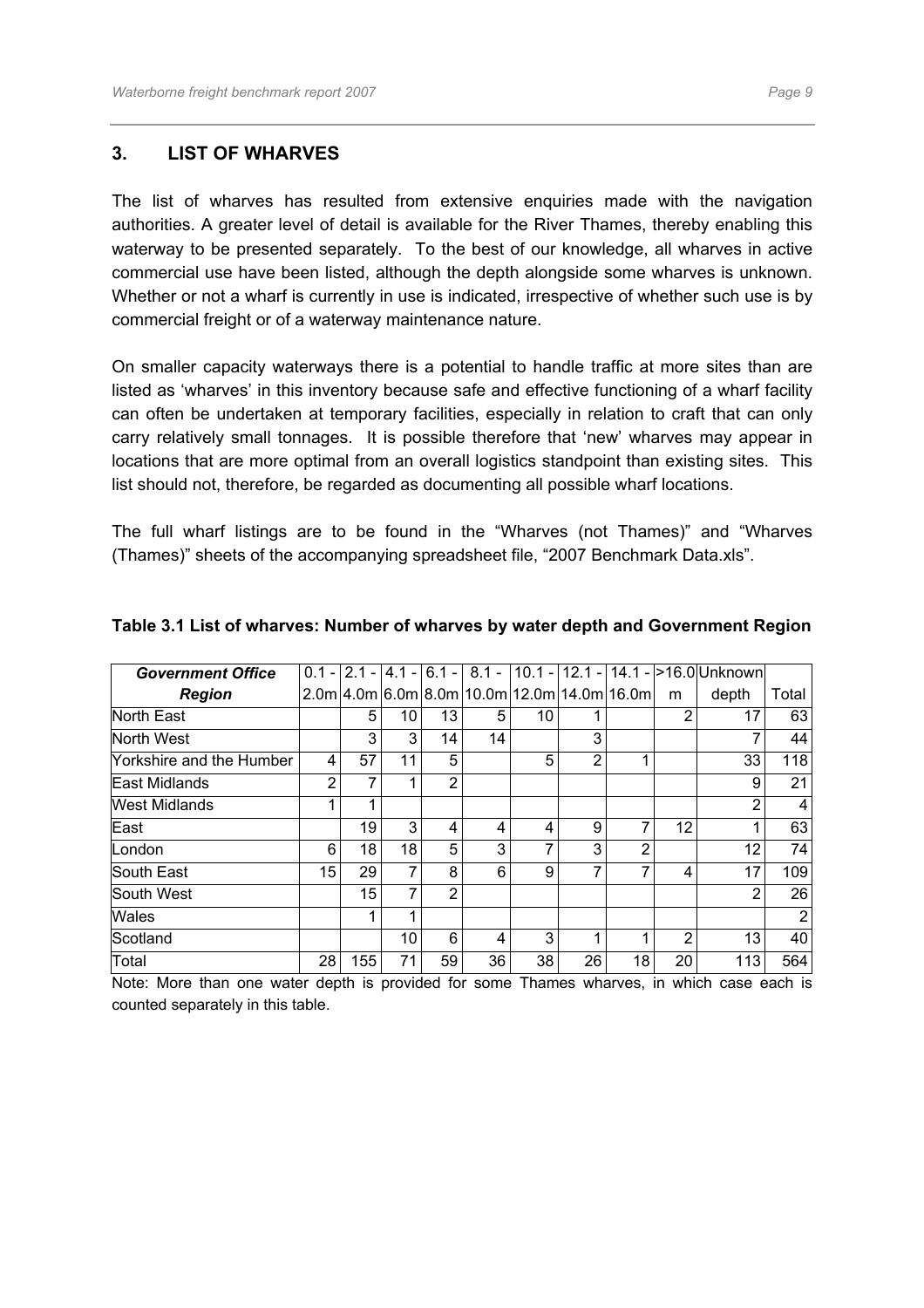#### <span id="page-12-0"></span>**4. INVENTORY OF INLAND WATERWAY CRAFT**

The aim has been to include all craft which carry, or could carry, freight in commercial quantities, or which are currently or could be used in connection with such work (e.g. tugs for moving dumb barges) on inland waters with the exception of coastal and foreign going ships carrying cargoes to and from inland ports.

Craft that are used purely or principally in connection with waterway maintenance activities are excluded as it was decided that their inclusion would, in realistic terms, significantly misrepresent overall freight carrying capacity. Craft used for carrying freight on the narrow canals ('narrowboats'), or that are available for this purpose, are included even though their carrying capacities are limited. Not to have included them would have left the overall picture incomplete.

The craft inventory is designed to assist with the identification of which craft will fit within the parameters of particular waterways. The craft included are listed by: vessel operator, general type (self propelled, dumb, tug etc) with dimensions, power etc. Where in the case of freight-carrying craft there was no information on capacity this has been estimated in order to provide sufficient information for the compilation of Tables  $4.1 - 4.2$  in which the total carrying capacity of the listed craft is calculated.

The full craft inventory is to be found in the "Craft" sheet of the accompanying spreadsheet file, "2007 Benchmark Data.xls".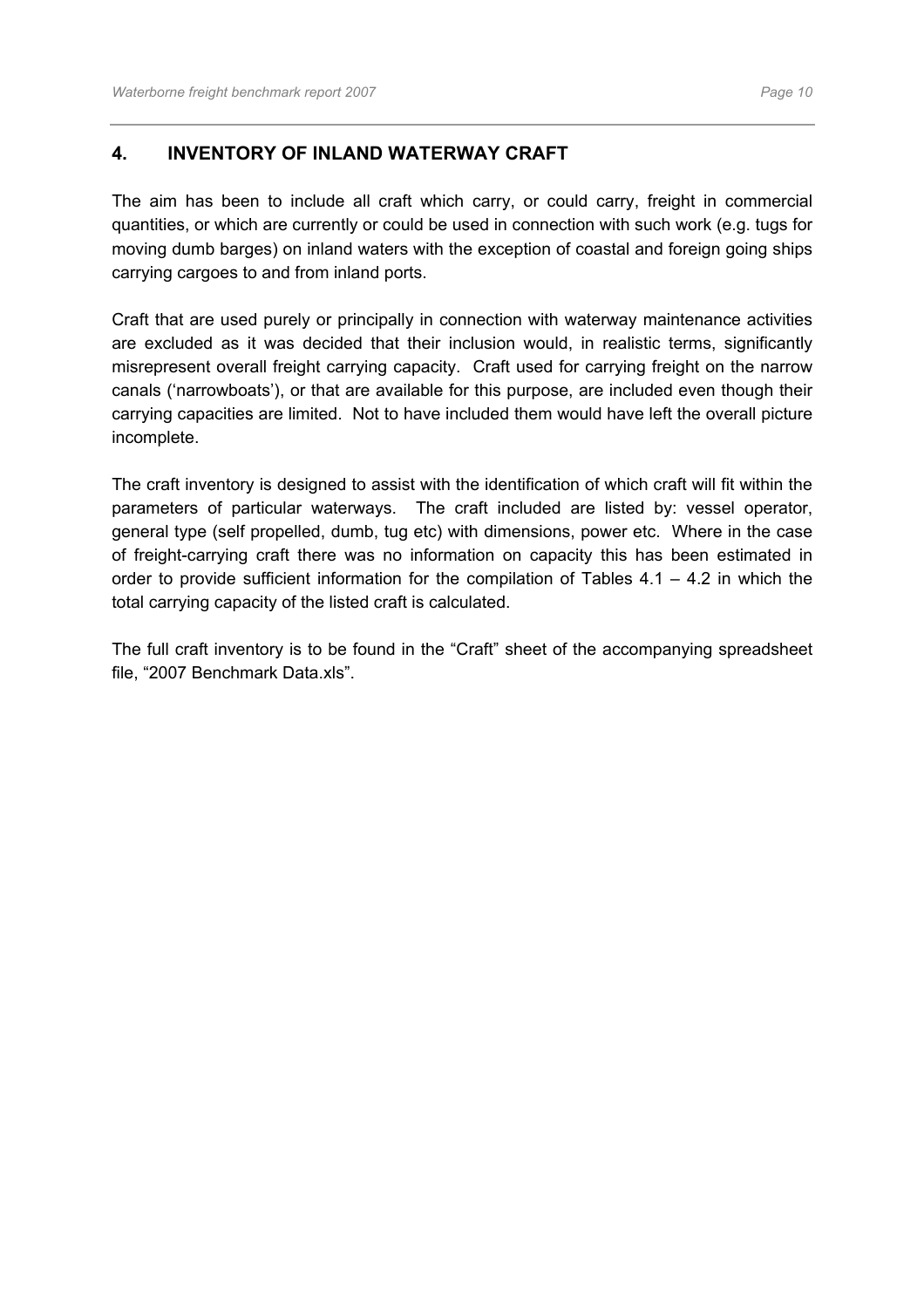## **Table 4.1 Craft inventory: Summary of self-propelled carrying capacity**

| <b>Government Office</b> |         | $26 -$ | $51 -$ | 101<br>$\overline{\phantom{0}}$ | $201 -$ | $301 -$ | 401<br>$\overline{\phantom{a}}$ | 501<br>$\overline{\phantom{0}}$ | 751<br>$\overline{\phantom{a}}$ | >    |       |
|--------------------------|---------|--------|--------|---------------------------------|---------|---------|---------------------------------|---------------------------------|---------------------------------|------|-------|
| <b>Region</b>            | $~<$ 26 | 50     | 100    | 200                             | 300     | 400     | 500                             | 750                             | 1000                            | 1000 | Total |
| North West               | 4       |        |        |                                 | 3       |         |                                 | 2                               | 4                               |      | 18    |
| Yorkshire and the Humber |         |        |        | 4                               |         |         | 10                              | ⇁                               |                                 | າ    | 37    |
| East Midlands            | 12      |        |        |                                 |         |         |                                 |                                 |                                 |      | 12    |
| West Midlands            | 27      |        |        |                                 |         |         |                                 |                                 |                                 |      | 27    |
| London                   | 8       |        | 3      |                                 |         |         |                                 | 3                               |                                 |      | 17    |
| South East               |         | 3      | າ      | 2                               | 9       | ົ       |                                 | 2                               |                                 |      | 30    |
| South West               |         |        |        | 3                               |         | ົ       |                                 |                                 |                                 |      | 6     |
| Unknown                  | 8       | 2      |        |                                 |         |         |                                 |                                 |                                 |      | 11    |
| Total                    | 67      | 6      | 6      | 10                              | 20      | 13      | 12                              | 15                              | 5                               | 4    | 158   |

## **a) Number of craft by capacity range (tonnes) and Government Office Region**

## **b) Sum of capacity by capacity range (tonnes) and Government Office Region**

| <b>Government Office</b> |       | $26 -$ | $51 -$ | 101<br>$\overline{\phantom{0}}$ | 201   | $301 -$ | 401<br>$\overline{\phantom{a}}$ | 501   | 751<br>$\overline{\phantom{0}}$ | >     |        |
|--------------------------|-------|--------|--------|---------------------------------|-------|---------|---------------------------------|-------|---------------------------------|-------|--------|
| <b>Region</b>            | ~126  | 50     | 100    | 200                             | 300   | 400     | 500                             | 750   | 1000                            | 1000  | Total  |
| North West               | 68    |        | 60     | 200                             | 770   | 335     | 450                             | .250  | 3,666                           | 1,394 | 8,193  |
| Yorkshire and the Humber |       |        |        | 630                             | 1,810 | 2.460   | 4775                            | 4,480 |                                 | 2,550 | 16,705 |
| East Midlands            | 204   |        |        |                                 |       |         |                                 |       |                                 |       | 204    |
| West Midlands            | 462   |        |        |                                 |       |         |                                 |       |                                 |       | 462    |
| London                   | 131   | 30     | 239    |                                 | 275   | 350     |                                 | .860  |                                 |       | 2,885  |
| South East               | 112   | 91     | 170    | 255                             | 2,335 | 800     | 420                             | .250  | 850                             | 2.800 | 9,083  |
| South West               | 17    |        |        | 540                             |       | 800     |                                 |       |                                 |       | 1,357  |
| <b>Unknown</b>           | 136   | 100    |        |                                 |       |         |                                 | 730   |                                 |       | 966    |
| Total                    | 1,130 | 221    | 469    | .625                            | 5.190 | 4,745   | 5.645                           | 9,570 | 4.516                           | 6.744 | 39,855 |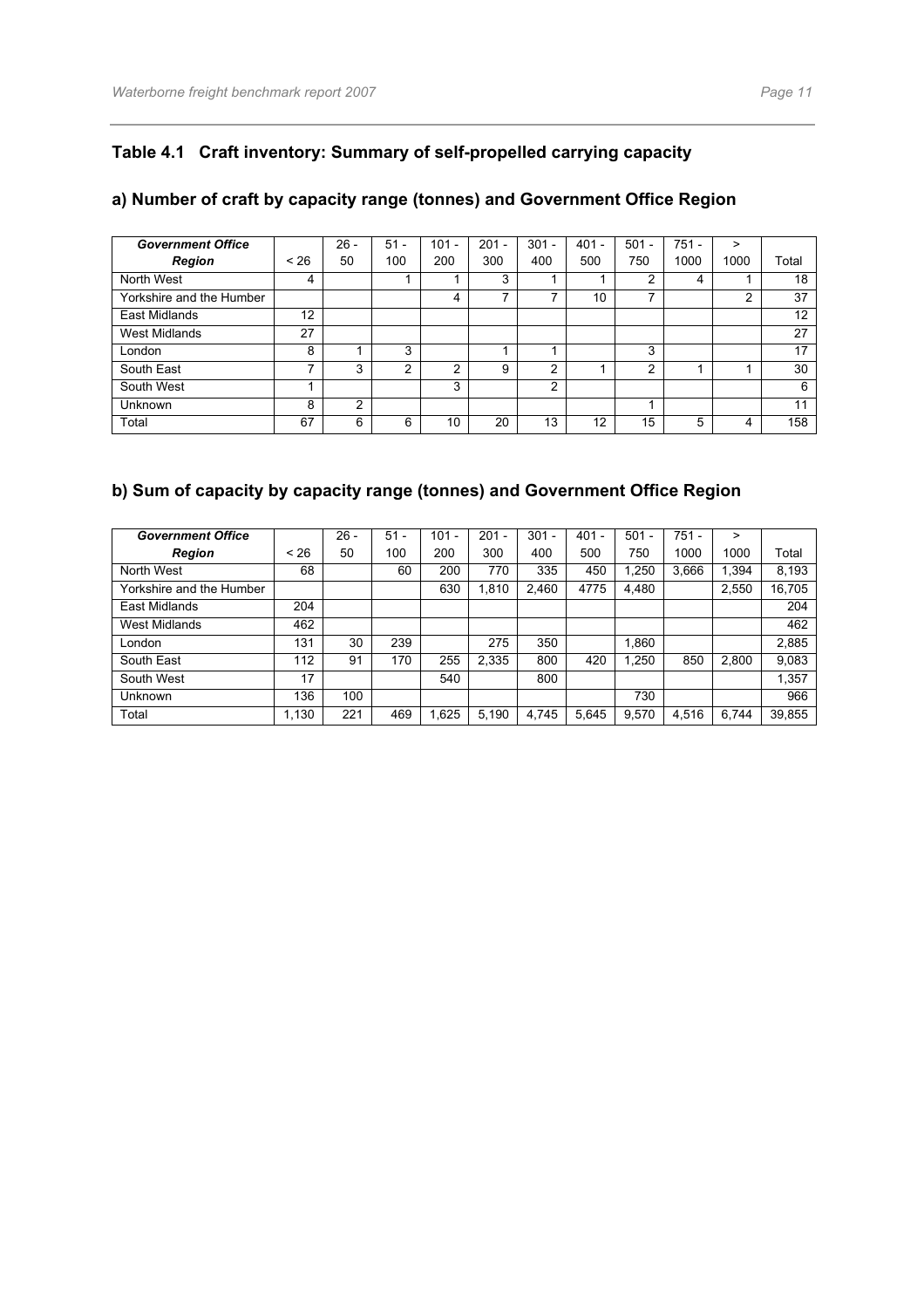## **Table 4.2 Craft inventory: Summary of dumb barge carrying capacity**

#### **a) Number of craft by capacity range (tonnes) and Government Office Region**

| <b>Government Office</b> |      | $26 -$ | $51 -$ | $101 -$ | $201 -$ | $301 -$ | $401 -$ | 501<br>$\overline{\phantom{a}}$ | $751 -$ | >    |       |
|--------------------------|------|--------|--------|---------|---------|---------|---------|---------------------------------|---------|------|-------|
| <b>Region</b>            | < 26 | 50     | 100    | 200     | 300     | 400     | 500     | 750                             | 1000    | 1000 | Total |
| North West               |      |        |        |         |         | ົ       |         |                                 |         | 3    | 9     |
| Yorkshire and the Humber | 2    |        |        | 41      | 2       |         | 2       |                                 |         |      | 47    |
| East Midlands            |      | 4      |        |         |         |         |         |                                 |         |      | 4     |
| <b>West Midlands</b>     |      | 17     |        |         |         |         |         |                                 |         |      | 17    |
| London                   |      | 5      | 10     | 12      | 33      | 15      | 18      | 2                               |         |      | 102   |
| South East               | 2    | 6      | 5      | 3       | 21      | 23      | 10      | 9                               | 13      | 8    | 100   |
| South West               |      |        |        | 2       |         |         |         |                                 |         |      | 2     |
| Unknown                  |      | 4      |        |         |         |         |         |                                 | 2       |      | 6     |
| Total                    | 11   | 37     | 15     | 59      | 57      | 40      | 30      | 12                              | 15      | 11   | 287   |

## **b) Sum of capacity by capacity range (tonnes) and Government Office Region**

| <b>Government Office</b> |      |           | 51<br>٠ | $101 -$ | $201 -$ | $301 -$ | $401 -$ | 501   | $751 -$ |        |        |
|--------------------------|------|-----------|---------|---------|---------|---------|---------|-------|---------|--------|--------|
| <b>Region</b>            | < 26 | $26 - 50$ | 100     | 200     | 300     | 400     | 500     | 750   | 1000    | >1000  | Total  |
| North West               |      | 30        |         | 200     | 296     | 800     |         | 600   |         | 8.600  | 10,526 |
| Yorkshire and the Humber | 40   |           |         | 6.920   | 440     |         | 910     |       |         |        | 8,310  |
| East Midlands            |      | 120       |         |         |         |         |         |       |         |        | 120    |
| West Midlands            |      | 510       |         |         |         |         |         |       |         |        | 510    |
| London                   | 100  | 148       | 740     | 2.020   | 8.794   | 5.355   | 7.722   | 1.350 |         |        | 26,229 |
| South East               | 32   | 176       | 500     | 555     | 5.425   | 8.380   | 4.500   | 6.270 | 12.068  | 12.190 | 50,096 |
| South West               |      |           |         | 360     |         |         |         |       |         |        | 360    |
| Unknown                  |      | 120       |         |         |         |         |         |       | 1,632   |        | 1.752  |
| Total                    | 172  | 1.104     | .240    | 10.055  | 14.955  | 14,535  | 13,132  | 8.220 | 13,700  | 20.790 | 97,903 |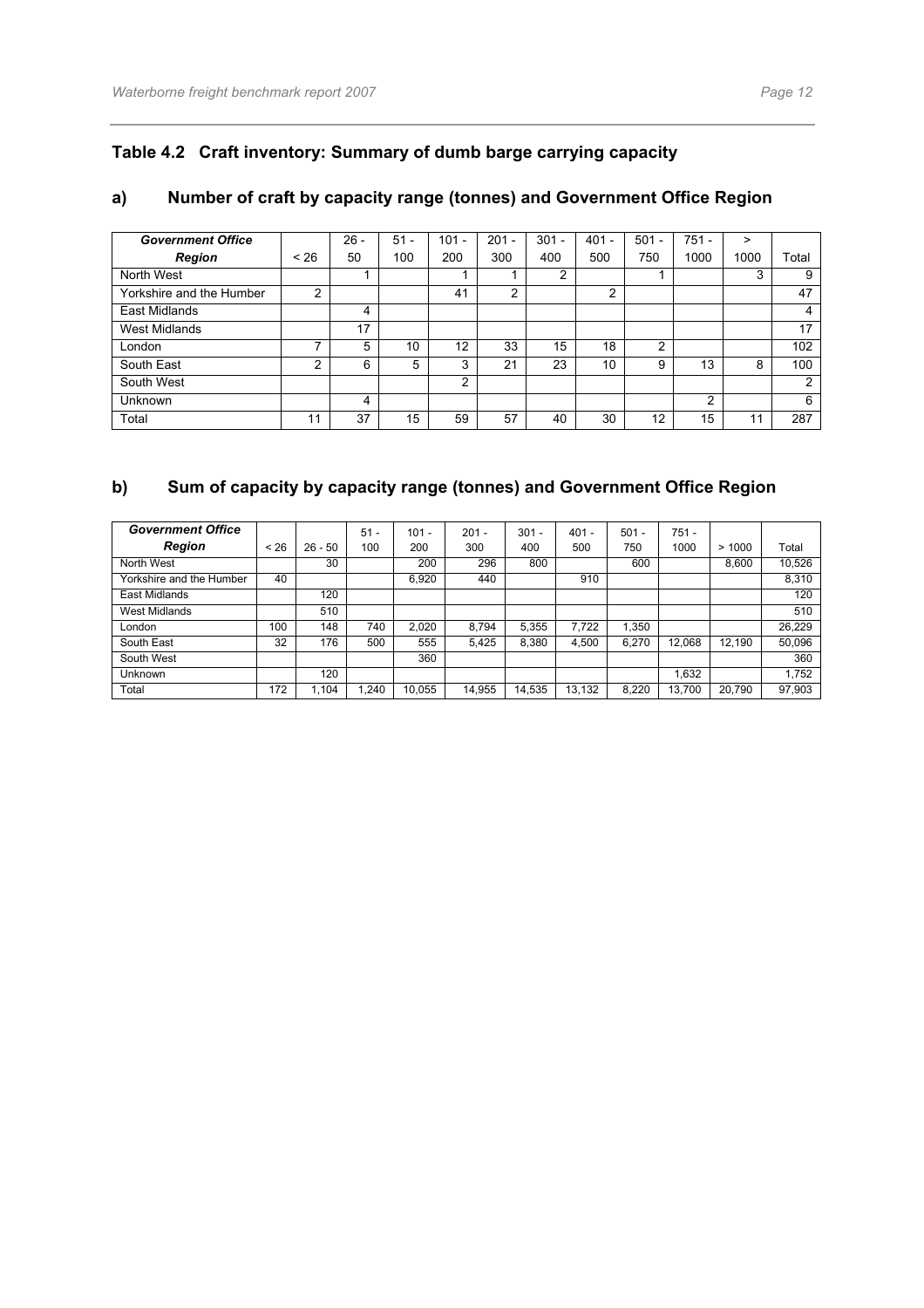## <span id="page-15-0"></span>**GLOSSARY**

| Airdraft (airdraught)                     | The maximum allowable height of                 |
|-------------------------------------------|-------------------------------------------------|
|                                           | vessel superstructure above normal              |
|                                           | water level, to give clearance for              |
|                                           | passing under bridges.<br>hoc<br>Ad             |
|                                           | factors may result in this height not           |
|                                           | being attainable                                |
| <b>Beam</b>                               | The width of a craft                            |
| <b>British Waterways</b>                  | Government-funded<br>organisation               |
|                                           | tasked with administering much of the           |
|                                           | inland canal network of Great Britain,          |
|                                           | together with some natural rivers               |
| Canal                                     | Artificial watercourse cut through the          |
|                                           | terrain, usually with some flow of              |
|                                           | water and in non-level areas often              |
|                                           | interspersed with locks to enable craft         |
|                                           | to move between sections of different           |
|                                           | elevation                                       |
| Capacity                                  | Amount of cargo space available,                |
|                                           | measured in deadweight tonnes                   |
| Classification                            | Division of types of waterway and               |
|                                           | according<br>to<br>specified<br>vessel          |
|                                           | characteristics that may include size           |
|                                           | or function. See 'ECMT' and 'MDS'               |
|                                           | below                                           |
| Commercial freight                        | Freight (as defined below) that is              |
|                                           | carried for third parties, who bear the         |
|                                           | cost. Materials moved by a waterway             |
|                                           | authority for waterway maintenance              |
|                                           | purposes, in its own craft, are thereby         |
|                                           | excluded                                        |
| Commercial waterway track                 | Waterway track that falls within the            |
|                                           | definition "able to accommodate craft           |
|                                           | 50<br>of<br>tonnes or more<br>carrying          |
|                                           | capacity"                                       |
| Craft                                     | Vessels able to carry freight                   |
|                                           | <b>or</b><br>support the carriage of freight on |
|                                           | inland waterways                                |
|                                           |                                                 |
| Crane barge                               | Barge with a crane mounted aboard               |
| Deadweight                                | The capacity of a vessel measured in            |
|                                           | terms of the weight of cargo that it            |
|                                           | can carry                                       |
| DfT (Department for Transport) port group | geographical<br>region,<br>The<br>by            |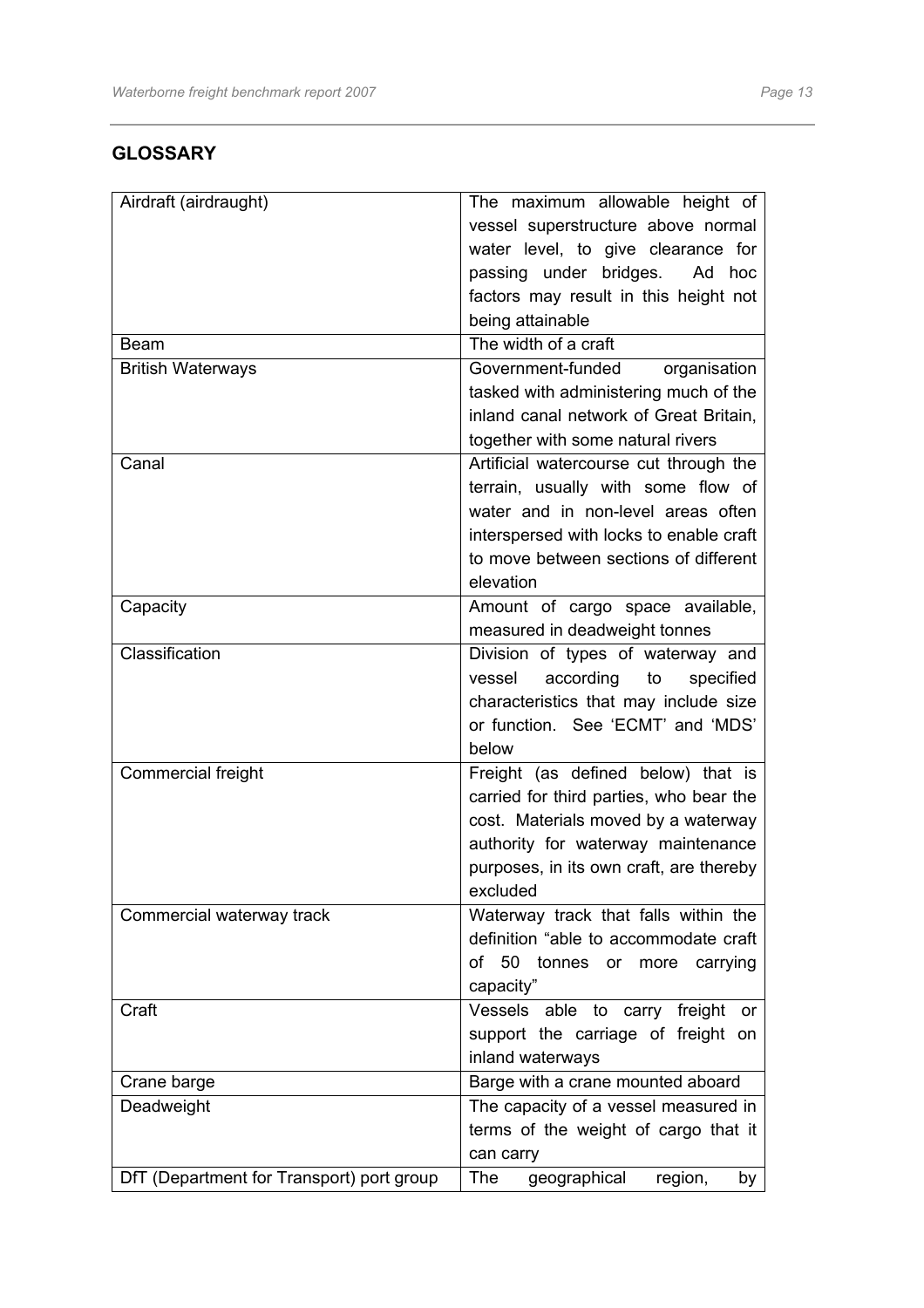|                                     | reference to a particular section of the |
|-------------------------------------|------------------------------------------|
|                                     | UK coastline, to which a port belongs    |
|                                     | for DfT statistical purposes             |
| Draft (draught)                     | The maximum depth of a vessel            |
|                                     | below water level: this measurement      |
|                                     | is usually of most relevance when the    |
|                                     | vessel is fully laden                    |
| Dumb                                | Without a form                           |
|                                     | of<br>independent                        |
|                                     | propulsion: the term<br>used<br>is<br>in |
|                                     | relation to cargo-carrying vessels that  |
|                                     | have to be moved around by other         |
|                                     | craft                                    |
| <b>ECMT</b> classification          | European Conference of Transport         |
|                                     | Ministers classification<br>of<br>inland |
|                                     | waterways. See footnote 1, page 3        |
| Freight                             | Goods or cargoes                         |
| Government Office Region            | A grouping of counties / unitary         |
|                                     | authorities for various Government       |
|                                     | purposes, including the provision of     |
|                                     |                                          |
|                                     | statistics                               |
| Jetty                               | A structure, usually at a right angle to |
|                                     | the bank, that extends out over the      |
|                                     | water to allow vessels to moor           |
|                                     | alongside or at its end (say in deeper   |
|                                     | water): it is often a means of handling  |
|                                     | principally bulk cargoes but could be    |
|                                     | a layby jetty (see below)                |
| Key waterway                        | One of the most significant and          |
|                                     | important waterways falling within the   |
|                                     | definition of a strategic waterway (see  |
|                                     | 'strategic waterway' below)              |
|                                     |                                          |
| Layby jetty                         | A jetty (see above) that is not used in  |
|                                     | connection with cargo handling but at    |
|                                     | which a vessel can moor while            |
|                                     | awaiting a berth or suitable tidal       |
|                                     | conditions                               |
| Loch (sea loch, rather than a lake) | A natural watercourse in Scotland,       |
|                                     | fed by the sea and often a narrow        |
|                                     | inlet from the coast                     |
| <b>MDS</b> classification           | A UK classification of waterways by      |
|                                     | of<br>craft<br>that<br>size<br>can<br>be |
|                                     | See footnote 2,<br>accommodated.         |
|                                     | page 3                                   |
|                                     |                                          |
| Narrowboat (Narrow boat)            | Craft with a beam of approximately 7     |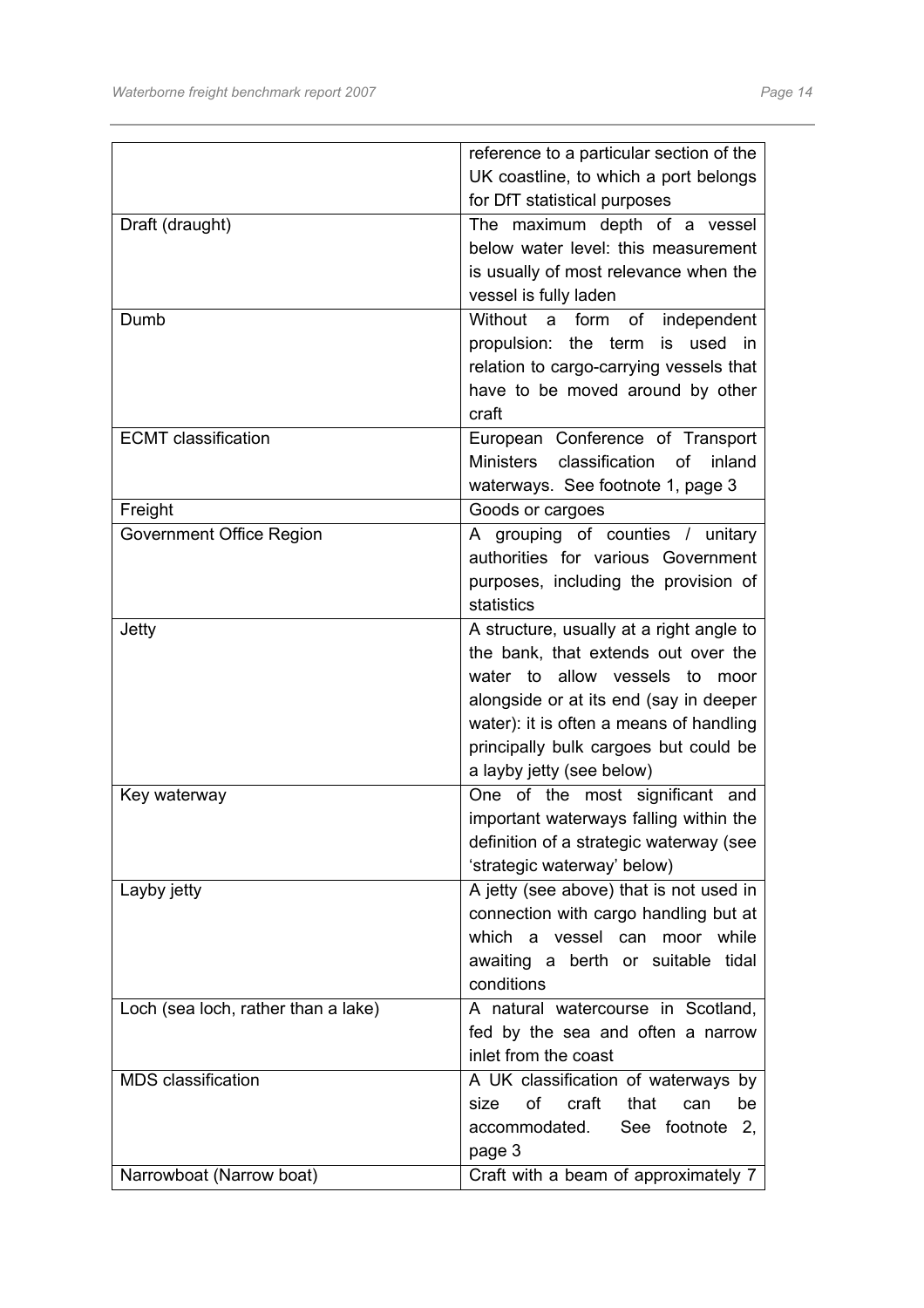|                      | feet (2.1 metres) that is suitable for  |
|----------------------|-----------------------------------------|
|                      | the lock parameters of the narrowest    |
|                      | canals (the Narrow Canals)              |
| Navigation authority | Organisation responsible<br>for<br>the  |
|                      | administration,<br>maintenance<br>and   |
|                      | regulatory control of a waterway        |
| Port authority       | Organisation responsible<br>for         |
|                      | administering<br>a port; usually<br>a   |
|                      | statutory authority                     |
| Safeguarded wharf    | A wharf that is viable or can be made   |
|                      | viable for waterborne cargo handling,   |
|                      | present or future, that is designated   |
|                      | Secretary of State's<br>under<br>the    |
|                      | safeguarding directions for wharves     |
|                      | on the River Thames so that in          |
|                      | planning terms it is protected for      |
|                      | waterborne freight use                  |
| Strategic waterway   | Waterway defined under the DfT          |
|                      | definition of strategic waterways for   |
|                      | freight                                 |
| Tug                  | A vessel principally designed to push   |
|                      | or pull (tow) other craft or vessels,   |
|                      | that does not itself carry freight      |
| Water depth          | Depth of water available alongside a    |
|                      | wharf. In tidal waters it will vary     |
| Waterborne freight   | Freight traffic, i.e. goods, carried by |
|                      | ships or barges over water              |
| Wharf (wharves)      | Waterside site(s) or structure(s) to    |
|                      | handle the movement of cargoes          |
|                      | between land and vessels or vice        |
|                      | versa                                   |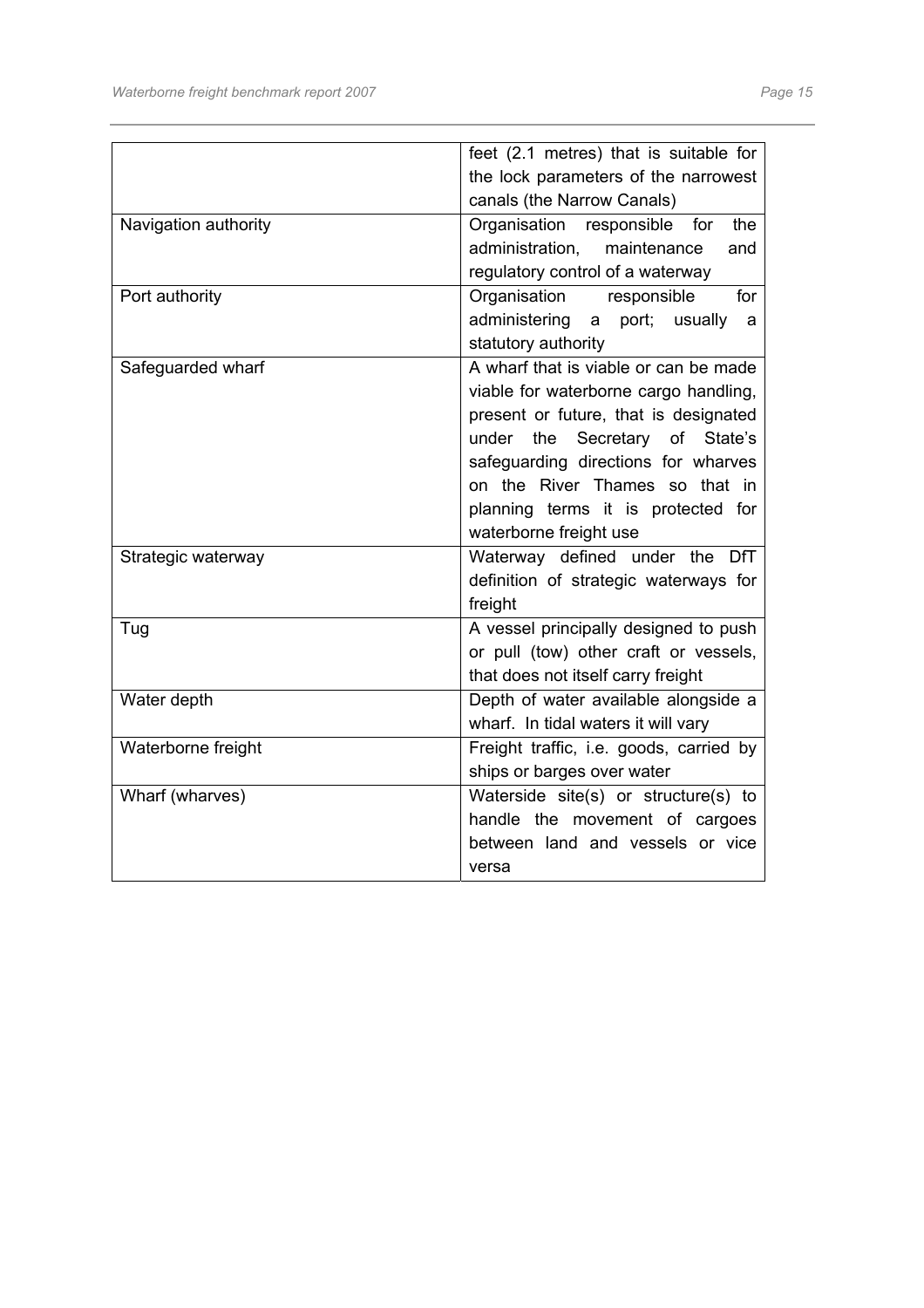| <b>Scottish Government</b>             |                                                         | <b>National Assembly for Wales -</b>                   |                                                     |  |  |
|----------------------------------------|---------------------------------------------------------|--------------------------------------------------------|-----------------------------------------------------|--|--|
|                                        |                                                         |                                                        | <b>Cynulliad Cenedlaethol Cymru</b>                 |  |  |
| <b>Transport Publications</b>          |                                                         |                                                        |                                                     |  |  |
| <b>Scottish Transport Statistics</b>   |                                                         | <b>Transport Publications</b>                          |                                                     |  |  |
| Main Transport Trends                  |                                                         | <b>Road Casualties: Wales</b>                          |                                                     |  |  |
|                                        |                                                         |                                                        |                                                     |  |  |
|                                        | Household Transport - some SHS results                  | <b>Welsh Transport Statistics</b>                      |                                                     |  |  |
| Transport Across Scotland:             |                                                         |                                                        |                                                     |  |  |
| some SHS results for parts of Scotland |                                                         | Other publications with transport topics               |                                                     |  |  |
| SHS Travel Diary results               |                                                         | Digest of Welsh Local Area Statistics                  |                                                     |  |  |
|                                        | Travel by Scottish Residents: some NTS results          | Digest of Welsh Statistics                             |                                                     |  |  |
| <b>Bus and Coach Statistics</b>        |                                                         | <b>Statistics for Assembly Constituency Areas</b>      |                                                     |  |  |
| Road Accidents Scotland                |                                                         | Digest of Welsh Historical Statistics                  |                                                     |  |  |
| Key Road Accidents Statistics          |                                                         |                                                        |                                                     |  |  |
|                                        | (SHS = Scottish Household Survey; NTS = National        | These publications are available from:                 |                                                     |  |  |
| Travel Survey)                         |                                                         | Central Support Unit, Statistical Directorate, Welsh   |                                                     |  |  |
|                                        |                                                         |                                                        | Assembly Government, Cathays Park, Cathays, Cardiff |  |  |
|                                        | General enquires on Scottish Transport Statistics:      | <b>CF10 3NO</b>                                        |                                                     |  |  |
|                                        | Transport Statistics Branch, Scottish Executive,        | Phone:                                                 | +44 (0)29-2082 5054                                 |  |  |
| Victoria Quay, Edinburgh, EH6 6QQ      |                                                         | E-mail:                                                | stats.pubs@wales.gov.uk                             |  |  |
| Phone:                                 | +44 (0) 131-244 7256                                    | Internet:                                              | http://new.wales.gov.uk                             |  |  |
| Fax:                                   | +44 (0) 131-244 7281                                    |                                                        |                                                     |  |  |
| E-mail:                                | transtat@scotland.gsi.gov.uk                            |                                                        | <b>Northern Ireland Transport Statistics</b>        |  |  |
| Internet:                              | www.scotland.gov.uk/Topics/Statistics                   | Available from:                                        |                                                     |  |  |
|                                        |                                                         |                                                        | <b>Central Statistics and Research Branch</b>       |  |  |
|                                        | These publications are available, payment with orders   | Clarence Court, 10-18 Adelaide Street, Belfast BT2 8GB |                                                     |  |  |
|                                        | From: Scottish Executive Publication Sales, Blackwell's | Phone:                                                 | +44 (0)28 9054 0801                                 |  |  |
|                                        | Bookshop, 53 South Bridge, Edinburgh EH1 1YS            | E-mail:                                                | csrb@drdni.gov.uk                                   |  |  |
|                                        | Phone: +44 (0)131-622 8283    Fax: +44 (0)131-557 8149  | Internet:                                              | http://www.drdni.gov.uk/index/statistics.htm        |  |  |
|                                        |                                                         |                                                        |                                                     |  |  |

#### **Transport Statistics Users Group**

The Transport Statistics Users Group (TSUG) was set up in 1985 as a result of an initiative by the Statistics Users Council and the Chartered Institute for Transport (now known as The Institute of Logistics and Transport). From its inception it has had strong links with the government Departments responsible for transport. The aims of the group are:

- to identify problems in the collection, provision, use and understanding of transport statistics, and to discuss solutions with the responsible authorities;
- to provide a forum for the exchange of views and information between users and providers of transport statistics;
- to encourage the proper use of statistics through publicity and education.

The group holds regular seminars on topical subjects connected with the provision and/or use of transport statistics. Recent seminars have included:

- Road Traffic Statistics
- **•** Maritime Statistics
- **•** Transport and Social Inclusion
- **•** Developments in Road Safety Statistics
- **•** Energy Use in Freight Transport
- **Rail Freight Statistics**
- **•** The Statistics Behind Simplified Streetscapes

#### A Scottish seminar was also held

A newsletter is sent to all members about four times a year. Corporate membership of the Group is £50, personal membership £22.50, and student membership £10. For further details please visit [www.tsug.org.uk](http://www.tsug.org.uk/) or contact:

Nina Webster Assistant Inclusion Manager Strategy and Service Development London Underground Ltd. Transport for London Room 494 (4th floor) 55 Broadway London SW1H 0BD

Tel: 020 7027 8340 Fax: 020 7918 4580 Email: [nina.webster@tube.tfl.gov.uk](mailto:nina.webster@tube.tfl.gov.uk)

The TSUG is contributing to the production of the *Transport Yearbook 2008*. This contains information on sources from governmental and non-governmental organisations, including some European sources. One copy is supplied free to TSUG members. Non-members can purchase a copy from The Stationery Office (TSO).